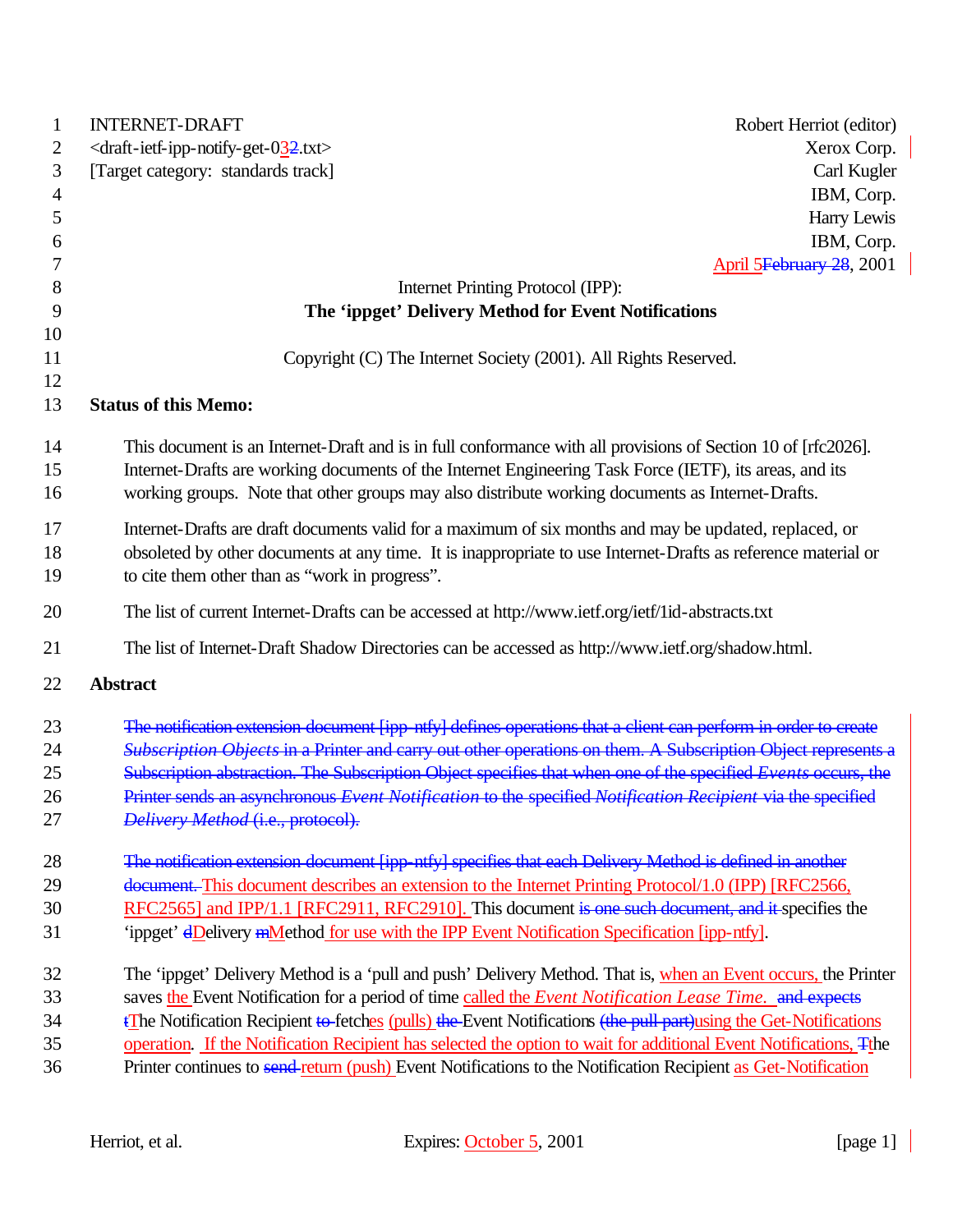| 37 | responses as Events occur (the push part) if the client has selected the option to wait for additional Event         |
|----|----------------------------------------------------------------------------------------------------------------------|
| 38 | Notifications.                                                                                                       |
| 39 | When a Printer supports this Delivery Method, it holds each Event Notification for an amount of time, called         |
| 40 | the Event Notification Lease Time.                                                                                   |
| 41 | When a Notification Recipient wants to receive Event Notifications, it performs an IPP operation called 'Get-        |
| 42 | Notifications', which this document defines. This operation causes the Printer to return all Event Notifications     |
| 43 | held for the Notification Recipient. If the Notification Recipient has selected the option to wait for additional    |
| 44 | Event Notifications, the Printer continues sending Event Notifications to the Notification Recipient as additional   |
| 45 | Events occur.                                                                                                        |
| 46 | The basic set of IPP documents includes:                                                                             |
| 47 | Design Goals for an Internet Printing Protocol [RFC2567]                                                             |
| 48 | Rationale for the Structure and Model and Protocol for the Internet Printing Protocol [RFC2568]                      |
| 49 | Internet Printing Protocol/1.1: Model and Semantics [RFC2911]                                                        |
| 50 | Internet Printing Protocol/1.1: Encoding and Transport [RFC2910]                                                     |
| 51 | Internet Printing Protocol/1.1: Implementer's Guide [ipp-iig]                                                        |
| 52 | Mapping between LPD and IPP Protocols [RFC2569]                                                                      |
| 53 | Internet Printing Protocol/1.0 & 1.1: IPP Event Notification Specification [ipp-ntfy]                                |
| 54 |                                                                                                                      |
| 55 | The "Design Goals for an Internet Printing Protocol" document takes a broad look at distributed printing             |
| 56 | functionality, and it enumerates real-life scenarios that help to clarify the features that need to be included in a |
| 57 | printing protocol for the Internet. It identifies requirements for three types of users: end users, operators, and   |
| 58 | administrators. It calls out a subset of end user requirements that are satisfied in IPP/1.0. A few OPTIONAL         |
| 59 | operator operations have been added to IPP/1.1.                                                                      |
| 60 | The "Rationale for the Structure and Model and Protocol for the Internet Printing Protocol" document                 |
| 61 | describes IPP from a high level view, defines a roadmap for the various documents that form the suite of IPP         |
| 62 | specification documents, and gives background and rationale for the IETF working group's major decisions.            |
| 63 | The "Internet Printing Protocol/1.1: Model and Semantics" document describes a simplified model with                 |
| 64 | abstract objects, their attributes, and their operations that are independent of encoding and transport. It          |
| 65 | introduces a Printer and a Job object. The Job object optionally supports multiple documents per Job. It also        |
| 66 | addresses security, internationalization, and directory issues.                                                      |
| 67 | The "Internet Printing Protocol/1.1: Encoding and Transport" document is a formal mapping of the abstract            |
| 68 | operations and attributes defined in the model document onto HTTP/1.1 [RFC2616]. It defines the encoding             |
| 69 | rules for a new Internet MIME media type called "application/ipp". This document also defines the rules for          |
| 70 | transporting over HTTP a message body whose Content-Type is "application/ipp". This document defines a               |
| 71 | new scheme named 'ippget' for identifying IPP printers and jobs.                                                     |
| 72 | The "Internet Printing Protocol/1.1: Implementer's Guide" document gives insight and advice to implementers          |
| 73 | of IPP clients and IPP objects. It is intended to help them understand IPP/1.1 and some of the considerations        |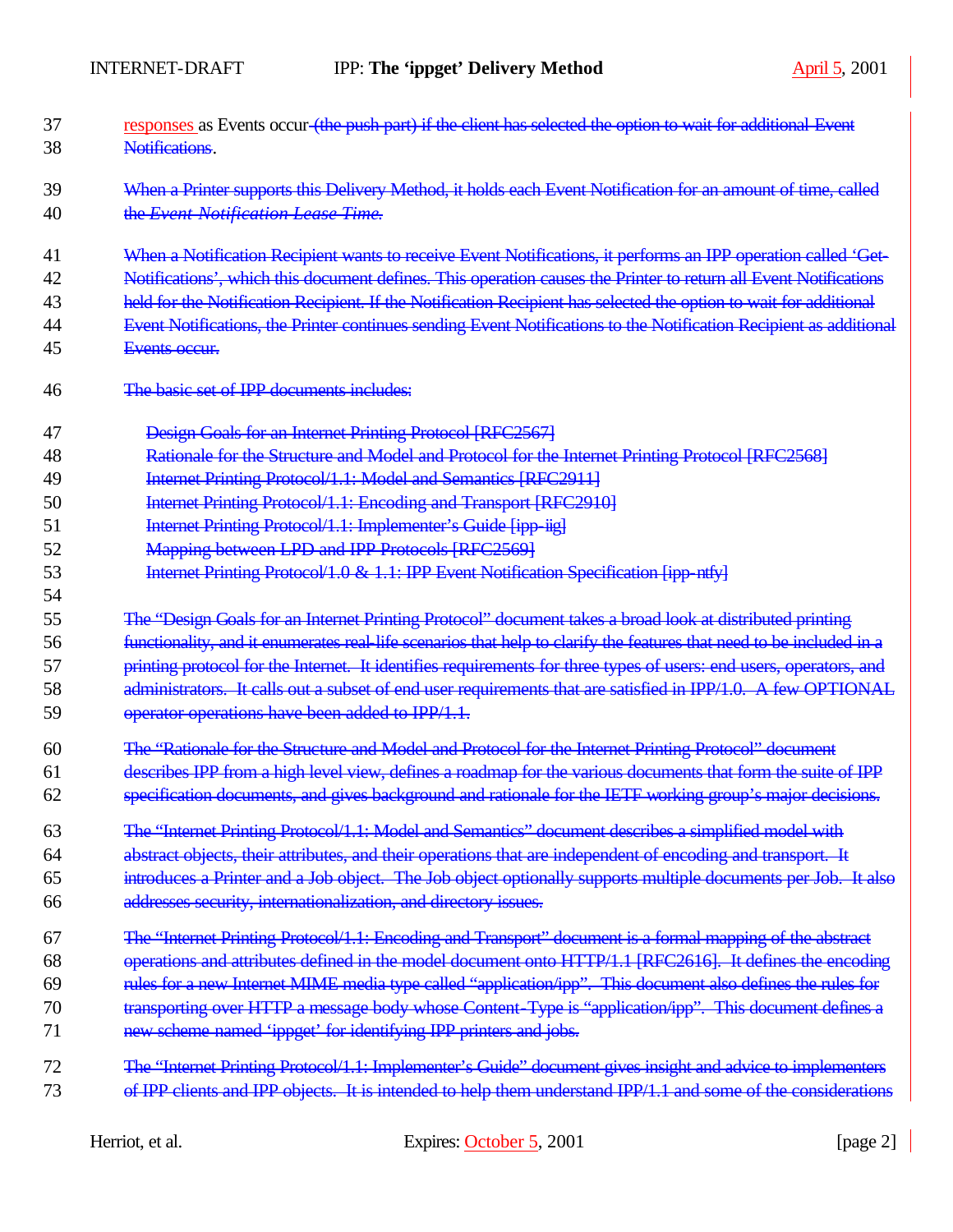- 74 that may assist them in the design of their client and/or IPP object implementations. For example, a typical
- 75 order of processing requests is given, including error checking. Motivation for some of the specification 76 decisions is also included.
- 77 The "Mapping between LPD and IPP Protocols" document gives some advice to implementers of gateways 78 between IPP and LPD (Line Printer Daemon) implementations.
- 79 The "Event Notification Specification" document describes an extension to the IPP/1.0, IPP/1.1, and future
- 80 versions. This extension allows a client to subscribe to printing related Events. Subscriptions are modeled as
- 81 *Subscription Objects*. The Subscription Object specifies that when one of the specified *Event* occurs, the
- 82 Printer sends an asynchronous *Event Notification* to the specified *Notification Recipient* via the specified
- 83 *Delivery Method* (i.e., protocol). A client associates Subscription Objects with a particular Job by
- 84 performing the Create-Job-Subscriptions operation or by submitting a Job with subscription information. A
- 85 client associates Subscription Objects with the Printer by performing a Create-Printer-Subscriptions
- 86 operation. Four other operations are defined for Subscription Objects: Get-Subscriptions-Attributes, Get-
- 87 Subscriptions, Renew-Subscription, and Cancel-Subscription.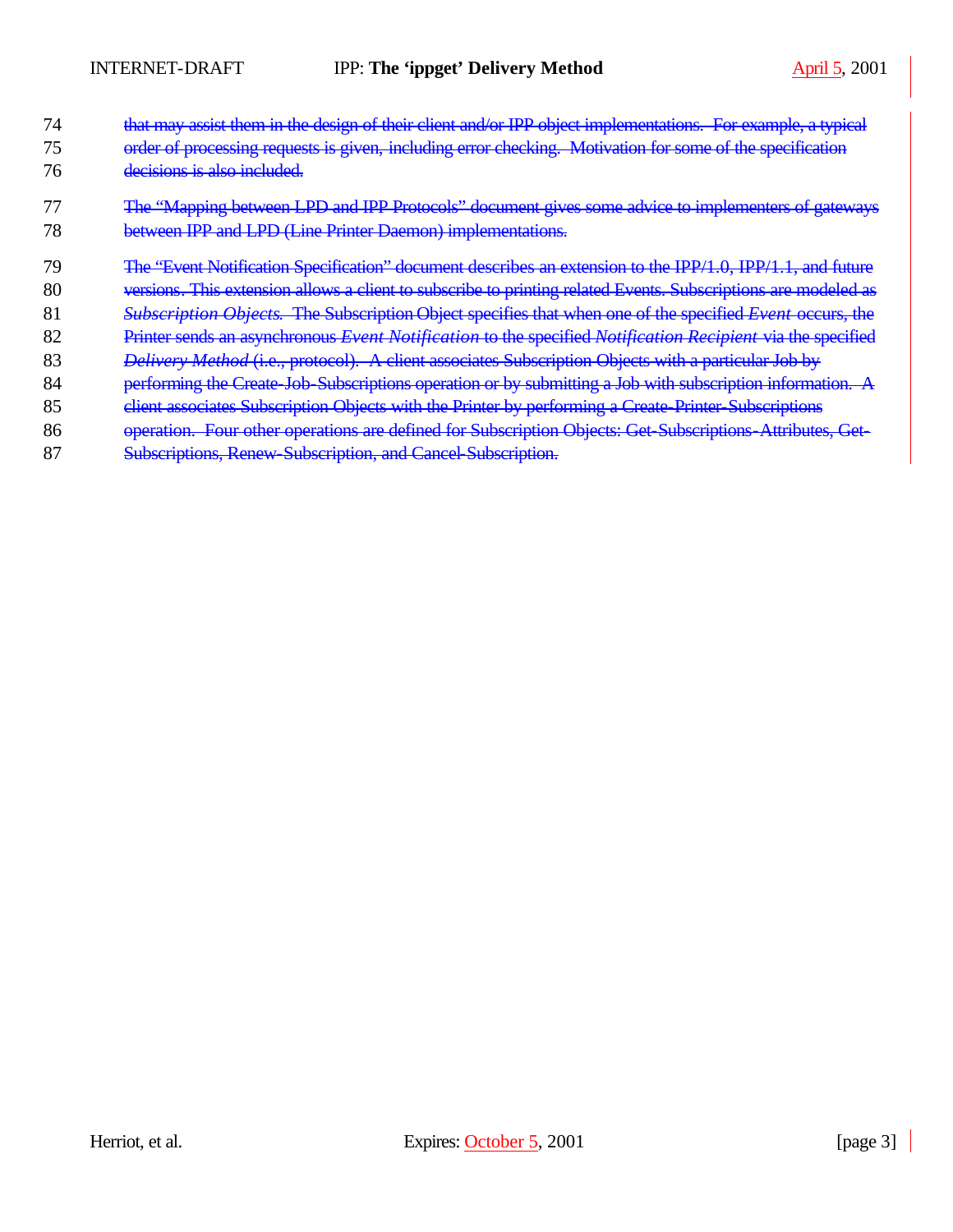| 88<br>89 |                | <b>Table of Contents</b> |  |
|----------|----------------|--------------------------|--|
| 90       | 1              | Introduction 6           |  |
| 91       | $\overline{2}$ |                          |  |
| 92       | 3              |                          |  |
| 93       | $\overline{4}$ |                          |  |
| 94       | 5              |                          |  |
| 95       | 5.1            |                          |  |
| 96       | 5.2            |                          |  |
| 97       | 6              |                          |  |
| 98       | 6.1            |                          |  |
| 99       | 6.2            |                          |  |
| 100      | 6.2.1          |                          |  |
| 101      | 6.3            |                          |  |
| 102      | 7              |                          |  |
| 103      | 7.1            |                          |  |
| 104      | 7.2            |                          |  |
| 105      | 7.2.1          |                          |  |
| 106      | 7.2.2          |                          |  |
| 107      | 7.3            |                          |  |
| 108      | 8              |                          |  |
| 109      | 8.1            |                          |  |
| 110      | 9              |                          |  |
| 111      | 9.1            |                          |  |
| 112      | 9.2            |                          |  |
| 113      | 9.3            |                          |  |
| 114      | 9.4            |                          |  |
| 115      | 9.5            |                          |  |
| 116      | 9.5.1          |                          |  |
| 117      | 9.5.2          |                          |  |
| 118      | 10             | Encoding<br>21           |  |
| 119      | 11             |                          |  |
| 120      | 11.1           |                          |  |
| 121      | 11.2           |                          |  |
| 122      | 12             |                          |  |
| 123      | 12.1           |                          |  |
| 124      | 12.2           |                          |  |
| 125      | 12.2.1         |                          |  |
| 126      | 12.2.2         |                          |  |
| 127      | 12.3           |                          |  |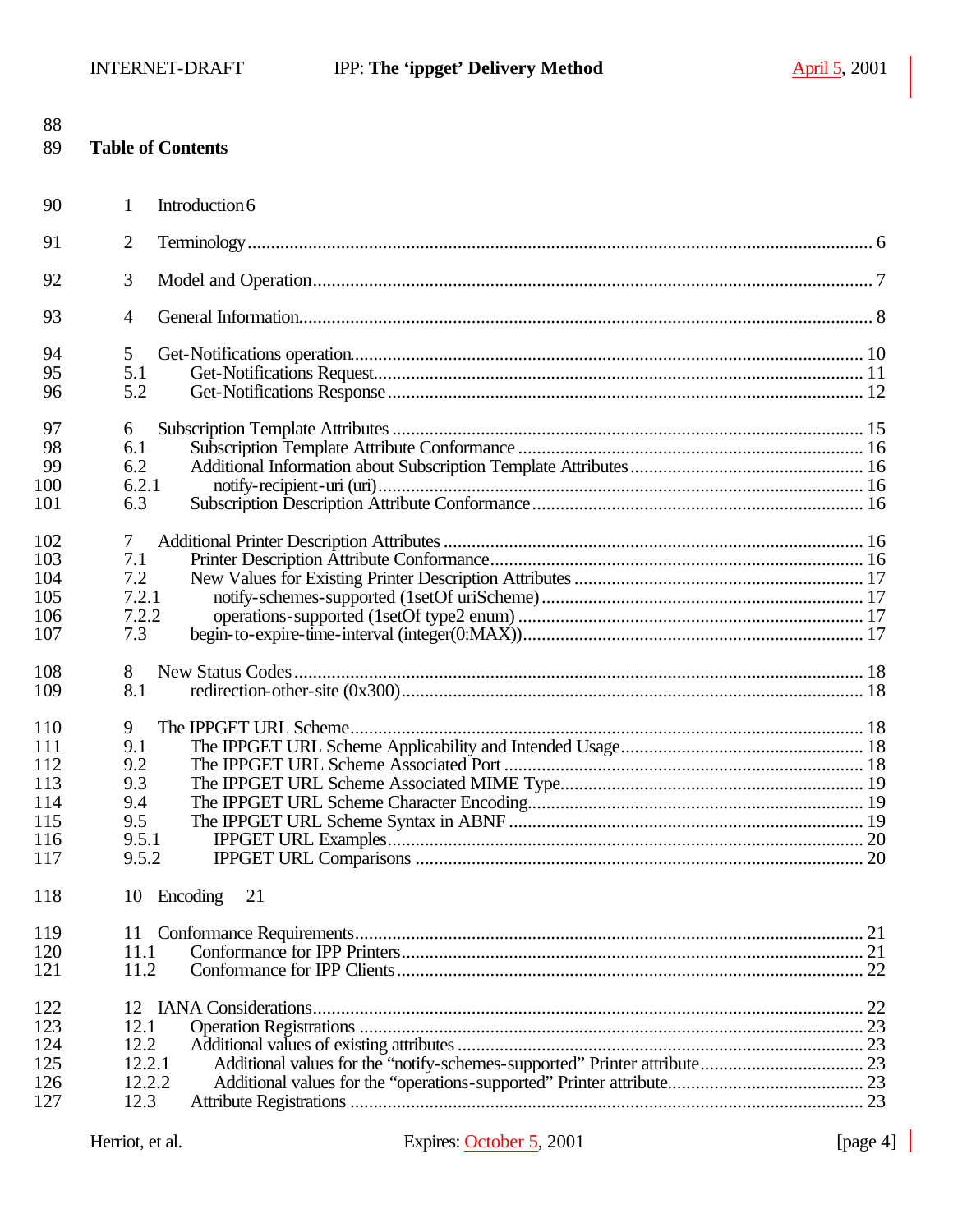| 128        |                  |  |
|------------|------------------|--|
| 129        | 13               |  |
| 130        |                  |  |
| 131        | 15 References 25 |  |
| 132        |                  |  |
| 133        | 17               |  |
| 134<br>135 |                  |  |

#### **Table of Tables**

| 137 |                                                                                          |  |
|-----|------------------------------------------------------------------------------------------|--|
| 138 |                                                                                          |  |
| 139 |                                                                                          |  |
| 140 | Table 4 – Combinations of Events and Subscribed Events for "job-impressions-completed"15 |  |
| 141 |                                                                                          |  |
| 142 |                                                                                          |  |
| 143 |                                                                                          |  |
| 144 |                                                                                          |  |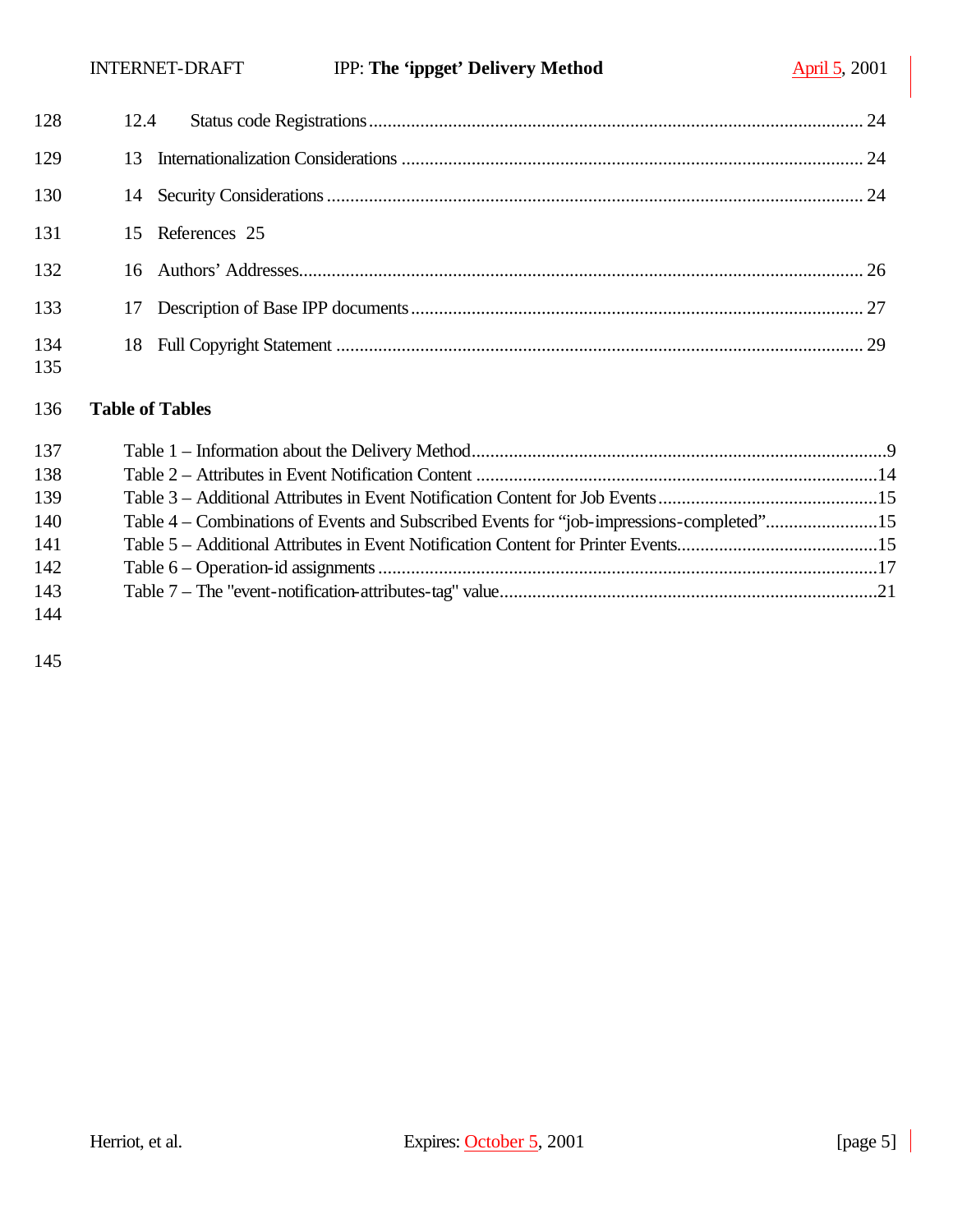# **1 Introduction**

- 146 The "IPP Event Notification Specification" notification extension-document [ipp-ntfy] defines an extension to Internet Printing Protocol/1.0 (IPP) [RFC2566, RFC2565] and IPP/1.1 [RFC2911, RFC2910]. This extension defines operations that a client can perform in order to create *Subscription Objects* in a Printer and carry out other operations on them. A Subscription Object represents a Subscription abstraction. A client associates Subscription Objects with a particular Job by performing the Create-Job-Subscriptions operation or by submitting a Job with subscription information. A client associates Subscription Objects with the Printer by performing a Create-Printer-Subscriptions operation. Four other operations are defined for Subscription Objects: Get-Subscriptions-Attributes, Get-Subscriptions, Renew-Subscription, and Cancel-Subscription. The Subscription Object specifies that when one of the specified *Events* occurs, the Printer sends an asynchronous *Event Notification* to the specified *Notification Recipient* via the specified *Delivery Method* (i.e., protocol).
- 157 The "IPP Event Notification Specification" notification extension-document [ipp-ntfy] specifies that each Delivery Method is defined in another document. This document is one such document, and it specifies the 'ippget' delivery method.
- The 'ippget' Delivery Method is a 'pull and push' Delivery Method. That is, when an Event occurs, the Printer saves the Event Notification for a period of time called the *Event Notification Lease Time.* and 162 expects tThe Notification Recipient to fetches (pulls) the Event Notifications (the pull part) using the Get- Notifications operation. This operation causes the Printer to return all Event Notifications held for the Notification Recipient. If the Notification Recipient has selected the option to wait for additional Event 165 Notifications, The Printer continues to send-return (push) Event Notifications to the Notification Recipient as 166 Get-Notification responses as Events occur (the push part) if the client has selected the option to wait for additional Event Notifications.
- 168 When a Printer supports this Delivery Method, it holds each Event Notification for an amount of time, called the *Event Notification Lease Time*.
- 170 When a Notification Recipient wants to receive Event Notifications, it performs an IPP operation called 'Get- Notifications', which this document defines. This operation causes the Printer to return all Event Notifications 172 held for the Notification Recipient. If the Notification Recipient has selected the option to wait for additional Event Notifications, the Printer the Printer continues to send Event Notifications to the Notification Recipient
- as Events occur.

# **2 Terminology**

- This section defines the following terms that are used throughout this document:
- Capitalized terms, such as **MUST, MUST NOT, REQUIRED, SHOULD, SHOULD NOT, MAY,**
- **NEED NOT, and OPTIONAL**, have special meaning relating to conformance to this specification. These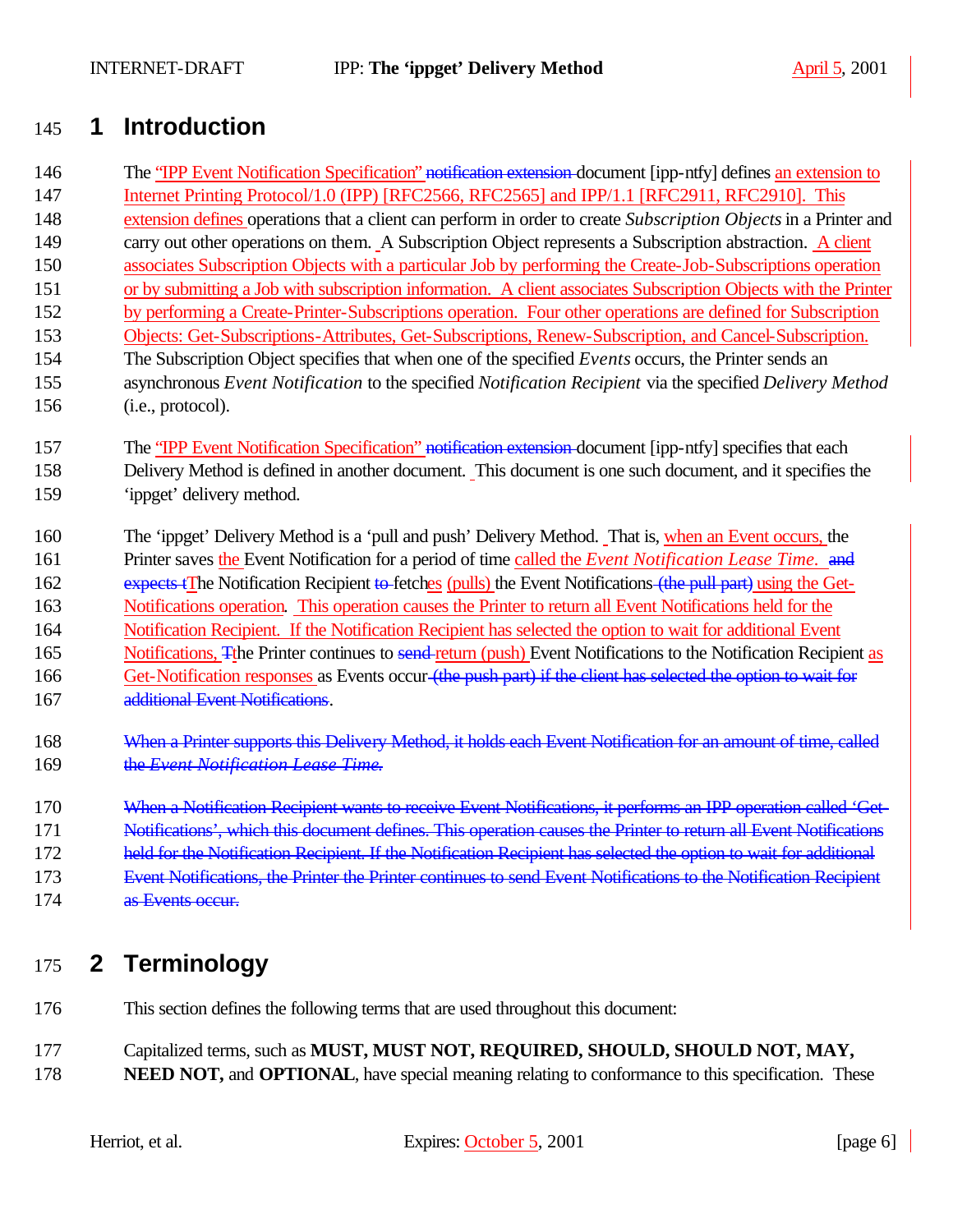- terms are defined in [RFC2911 section 13.1 on conformance terminology, most of which is taken from RFC 2119 [RFC2119].
- **Event Notification Lease:** The lease that is associated with an Event Notification. When the lease expires, the Printer discards the associated Event Notification.
- **Event Notification Lease Time:** The expiration time assigned to a lease that is associated with an Event Notification.
- **Event Notification Attributes Group:** The attributes group in a response that contains attributes that are part of an Event Notification.
- For other capitalized terms that appear in this document, see [ipp-ntfy].

# **3 Model and Operation**

 In a Subscription Creation Operation, when the value of the "notify-recipient-uri" attribute has the scheme 'ippget', the client is requesting that the Printer use the 'ippget' Delivery Method for the Event Notifications associated with the new Subscription Object. The client SHOULD choose a value for the address part of the "notify-recipient-uri" attribute that uniquely identifies the Notification Recipient.

 When an Event occurs, the Printer MUST generate an Event Notification and MUST assign it the Event Notification Lease Time. The Printer MUST hold an Event Notification for its assigned Event Notification Lease Time. The Printer MUST assign the same Event Notification Lease Time to each Event Notification.

 When a Notification Recipient wants to receive Event Notifications, it performs the Get-Notifications operation, which causes the Printer to return all un-expired Event Notifications held for the Notification Recipient. If the Notification Recipient has selected the option to wait for additional Event Notifications, the response to the Get-Notifications request continues indefinitely as the Printer continues to send Event Notifications in the response as Events occur. For the Get-Notification operation, the Printer sends only those Event Notifications that are generated from Subscription Objects whose "notify-recipient-uri" attribute value equals the value of the "notify-recipient-uri" Operation Attribute in the Get-Notifications operation.

 If a Notification Recipient performs the Get-Notifications operation twice in quick succession, it will receive nearly the same Event Notification both times because most of the Event Notifications are those that the Printer saves for a few seconds after the Event occurs. There are two possible differences. Some old Event Notifications may not be present in the second response because their Event Notification Leases have expired. Some new Event Notifications may be present in the second response but not the first response.

- When the Notification Recipient requests Event Notifications for per-Job Subscription Objects, the Notification Recipient typically performs the Get-Notifications operation within a second of performing the Subscription Creation operation. Because the Printer is likely to save Event Notifications for several seconds, the Notification Recipient is unlikely to miss any Event Notifications that occur between the Subscription
- Creation and the Get-Notifications operation.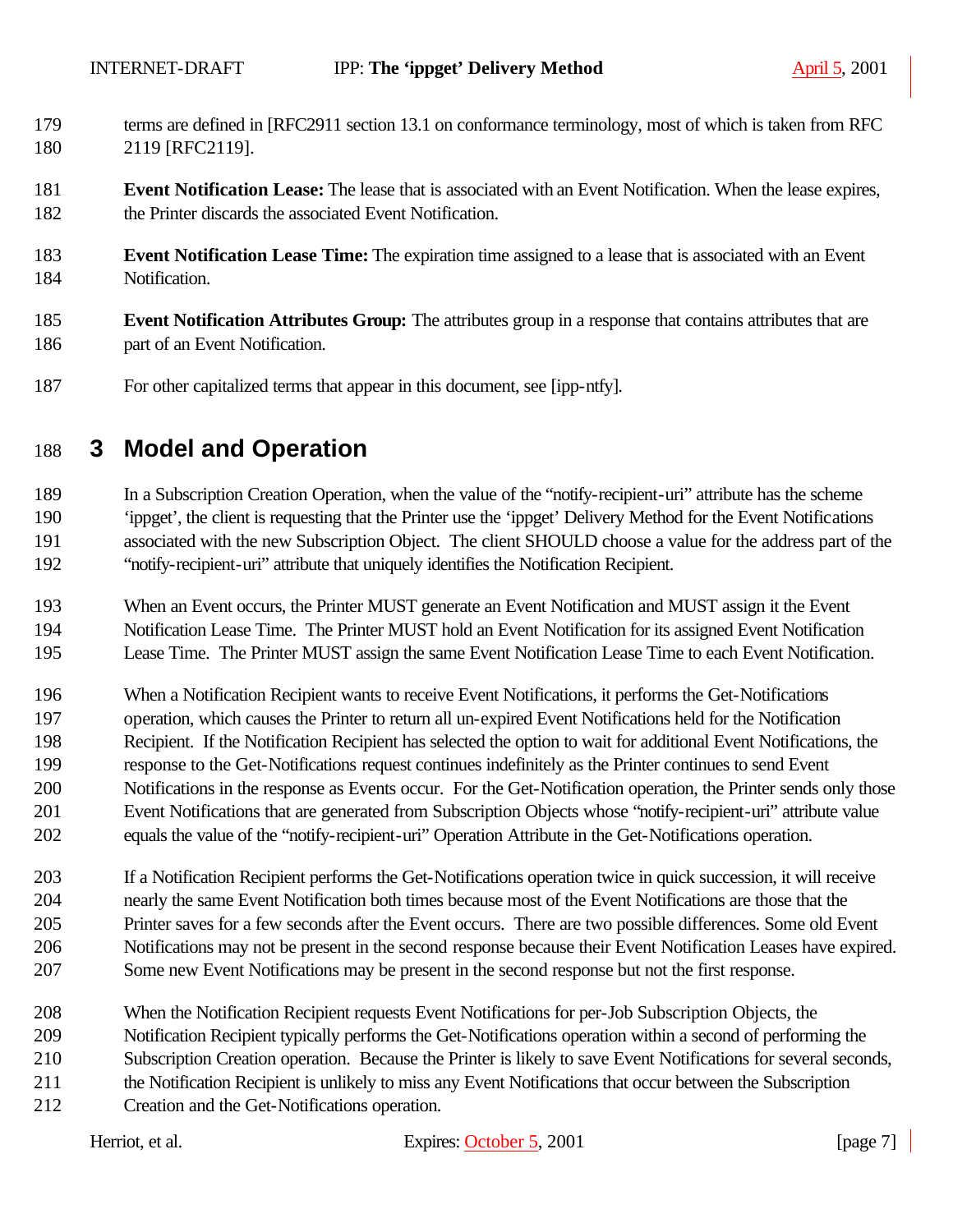# 213 **4 General Information**

214 If a Printer supports this Delivery Method, the following are its characteristics.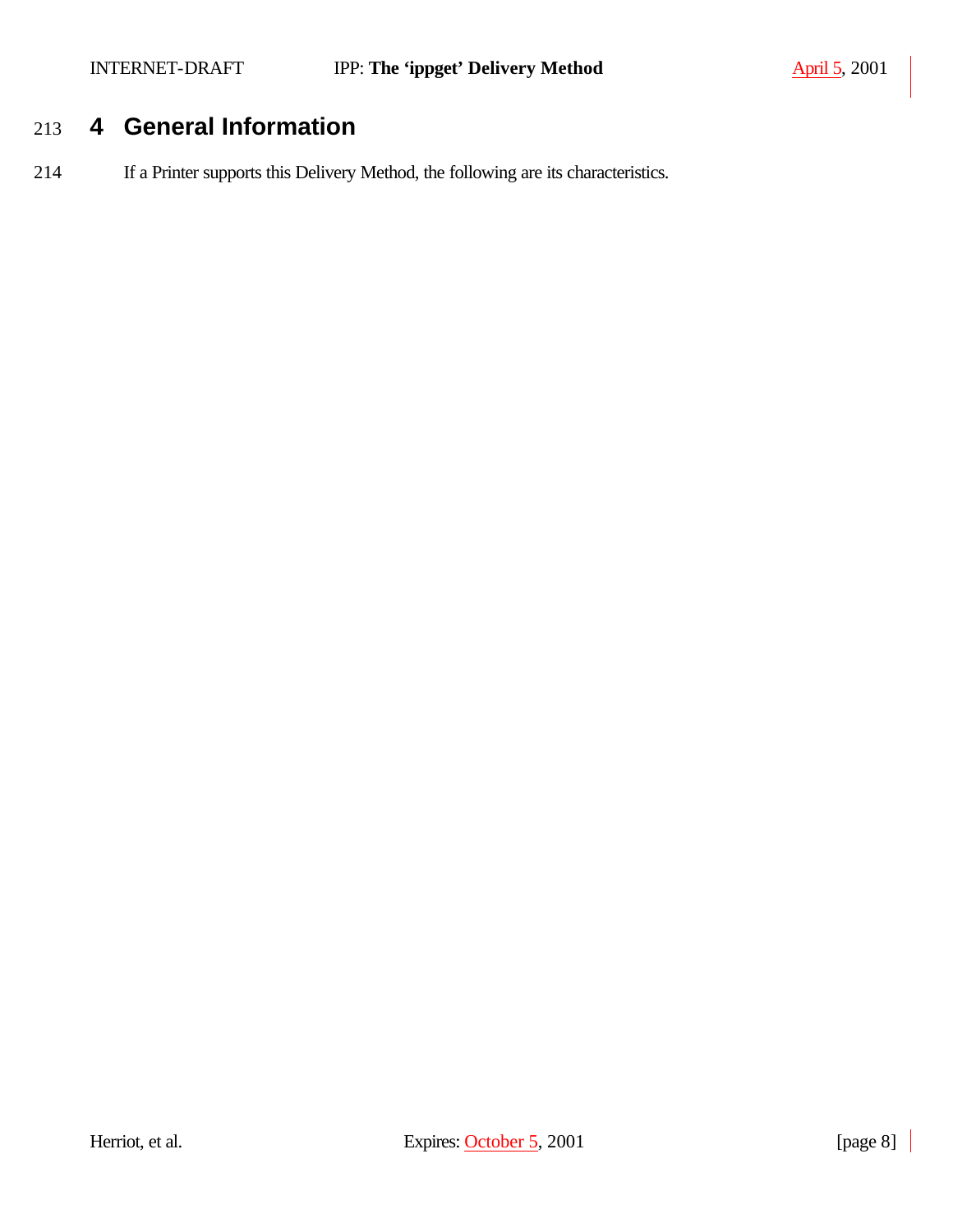|                  | Document Method Conformance Requirement                                                                                                                                                                                                                                                                                                                                                                                                                           | Delivery Method Realization                   |
|------------------|-------------------------------------------------------------------------------------------------------------------------------------------------------------------------------------------------------------------------------------------------------------------------------------------------------------------------------------------------------------------------------------------------------------------------------------------------------------------|-----------------------------------------------|
| 1.               | What is the URL scheme name for the<br>Delivery Method?                                                                                                                                                                                                                                                                                                                                                                                                           | ippget                                        |
| 2.               | Is the Delivery Method REQUIRED,<br>RECOMMENDED or OPTIONAL for an<br>IPP Printer to support?                                                                                                                                                                                                                                                                                                                                                                     | <b>RECOMMENDED</b>                            |
| 3.               | What transport and delivery protocols does<br>the Printer use to deliver the Event Notification<br>Content, i.e., what is the entire network stack?                                                                                                                                                                                                                                                                                                               | IPP with one new operation.                   |
| $\overline{4}$ . | Can several Event Notifications be combined<br>into a Compound Event Notification?                                                                                                                                                                                                                                                                                                                                                                                | Yes.                                          |
| 5.               | Is the Delivery Method initiated by the<br>Notification Recipient (pull), or by the Printer<br>(push)?                                                                                                                                                                                                                                                                                                                                                            | This Delivery Method is a pull and a push.    |
| 6.               | Is the Event Notification content Machine<br>Consumable or Human Consumable?                                                                                                                                                                                                                                                                                                                                                                                      | <b>Machine Consumable</b>                     |
| 7.               | What section in this document answers the<br>following question? For a Machine<br>Consumable Event Notification, what is the<br>representation and encoding of values defined<br>in section 9.1 of [ipp-ntfy] and the<br>conformance requirements thereof? For a<br>Human Consumable Event Notification, what<br>is the representation and encoding of pieces of<br>information defined in section 9.2 of [ipp-ntfy]<br>and the conformance requirements thereof? | Section 5                                     |
| 8.               | What are the latency and reliability of the<br>transport and delivery protocol?                                                                                                                                                                                                                                                                                                                                                                                   | Same as IPP and the underlying HTTP transport |
| 9.               | What are the security aspects of the transport<br>and delivery protocol, e.g., how it is handled in<br>firewalls?                                                                                                                                                                                                                                                                                                                                                 | Same as IPP and the underlying HTTP transport |
| 10.              | What are the content length restrictions?                                                                                                                                                                                                                                                                                                                                                                                                                         | None                                          |
| 11.              | What are the additional values or pieces of<br>information that a Printer sends in an Event<br>Notification content and the conformance<br>requirements thereof?                                                                                                                                                                                                                                                                                                  | None                                          |
| 12.              | What are the additional Subscription Template<br>and/or Subscription Description attributes and<br>the conformance requirements thereof?                                                                                                                                                                                                                                                                                                                          | None                                          |

## 215 **Table 1 – Information about the Delivery Method**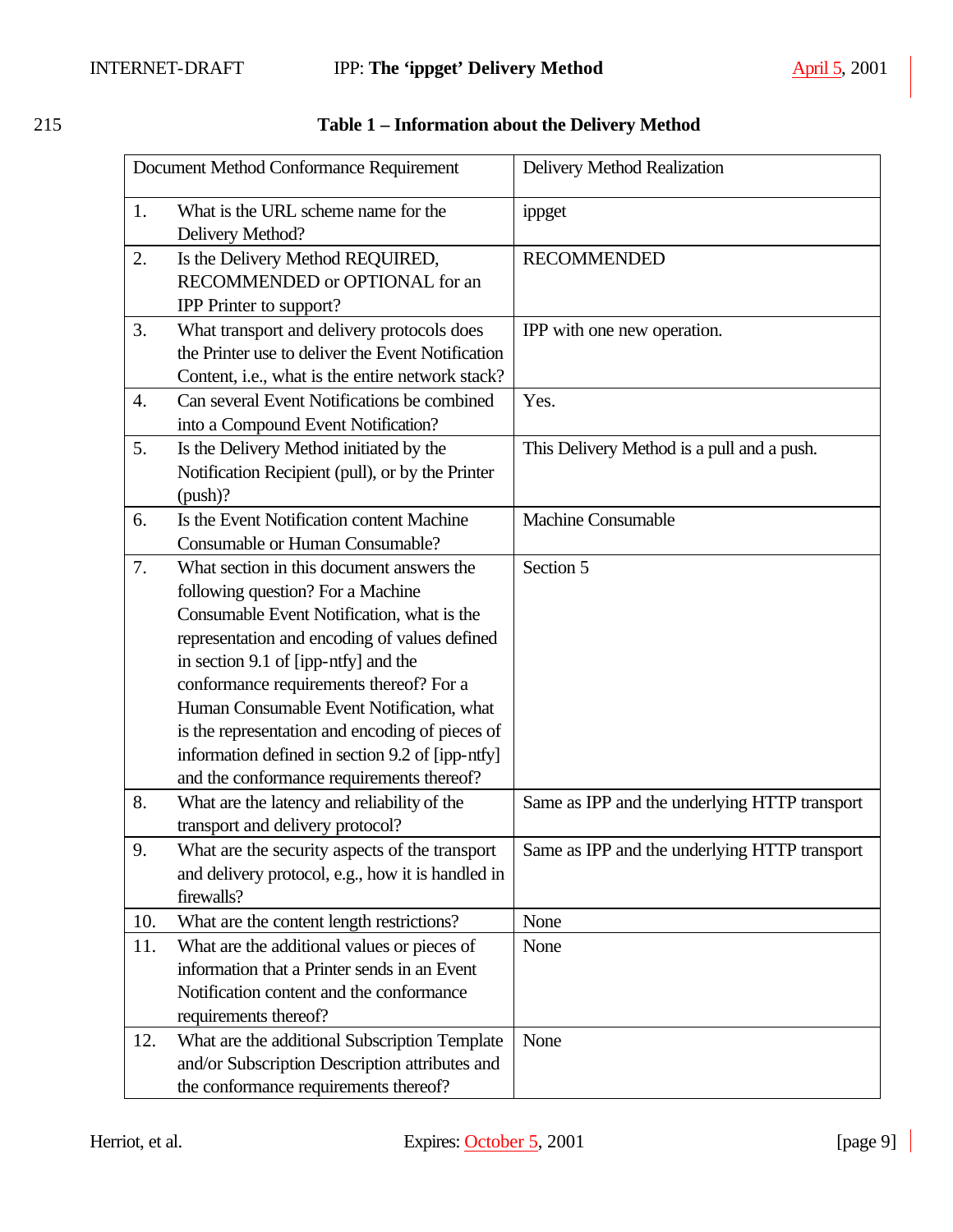| What are the additional Printer Description | None |
|---------------------------------------------|------|
| attributes and the conformance requirements |      |
| thereof?                                    |      |

## **5 Get-Notifications operation**

- This operation causes the Printer to return all Event Notifications held for the Notification Recipient.
- A Printer MUST support this operation.
- When a Printer performs this operation, it MUST return all and only those Event Notifications:
- 221 1. Whose associated Subscription Object's "notify-recipient-uri" attribute equals the "notify-recipient-uri" Operation attribute AND
- 2. Whose associated Subscription Object's "notify-recipient-uri" attribute has a scheme value of 'ippget' AND
- 3. Whose Event Notification Lease Time has not yet expired AND
- 4. Where the Notification Recipient is the owner of or has read-access rights to the associated Subscription Object.

 The Printer MUST respond to this operation immediately with whatever Event Notifications it currently holds. If the Notification Recipient has selected the option to wait for additional Event Notifications, the Printer MUST continue to send Event Notifications as they occur until all of the associated Subscription Objects are cancelled. A Subscription Object is cancelled either via the Cancel-Subscription operation or by the Printer (e.g. the Subscription Object is cancelled when the associated Job completes).

- Note, the Printer terminates the operation in the same way that it normally terminates IPP operations. For example, if the Printer is sending chunked data, it can send a 0 length chunk to denote the end of the operation or it can close the connection. If the Notification Recipient wishes to terminate the Get-Notifications operation, it can close the connection.
- The Printer MUST accept the request in any state (see [RFC2911] "printer-state" and "printer-state-reasons" attributes) and MUST remain in the same state with the same "printer-state-reasons" values.
- *Access Rights:* If the policy of the Printer is to allow all users to access all Event Notifications, then the Printer MUST accept this operation from any user. Otherwise, the authenticated user (see [RFC2911] section 8.3) performing this operation MUST either be the owner of each Subscription Object identified by the "notify-recipient-uri" Operation attribute (as determined during a Subscription Creation Operation) or an operator or
- 243 administrator of the Printer (see [RFC2911] Sections 1 and 8.5). Otherwise, the IPP object MUST reject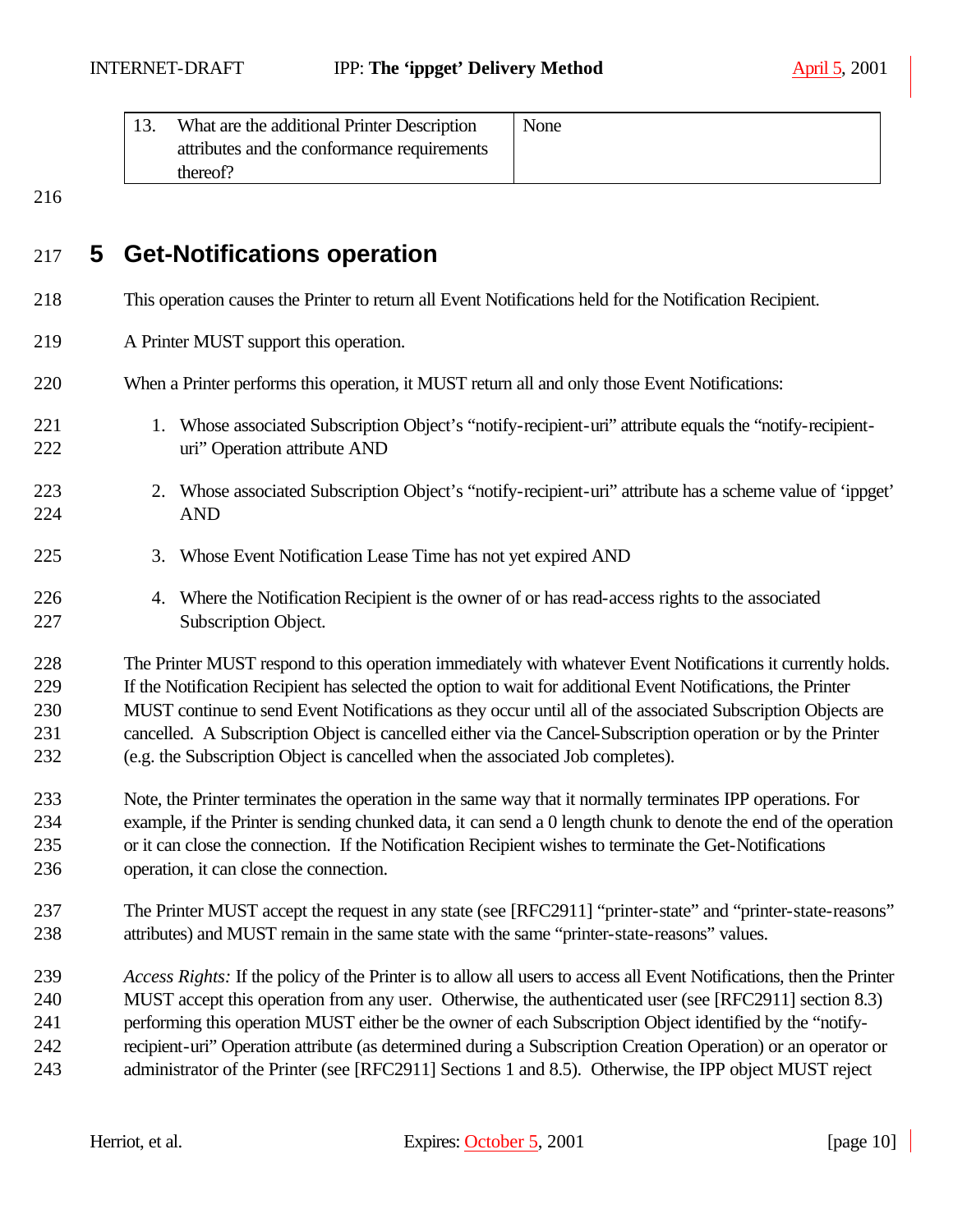the operation and return: 'client-error-forbidden', 'client-error-not-authenticated', or 'client-error-not-authorized' status code as appropriate.

#### **5.1 Get-Notifications Request**

| 247 | The following groups of attributes are part of the Get-Notifications Request:                             |
|-----|-----------------------------------------------------------------------------------------------------------|
| 248 | Group 1: Operation Attributes                                                                             |
| 249 | Natural Language and Character Set:                                                                       |
| 250 | The "attributes-charset" and "attributes-natural-language" attributes as described in [RFC2911]           |
| 251 | section 3.1.4.1.                                                                                          |
| 252 |                                                                                                           |
| 253 | Target:                                                                                                   |
| 254 | The "printer-uri" (uri) operation attribute which is the target for this operation as described in        |
| 255 | [RFC2911] section 3.1.5.                                                                                  |
| 256 |                                                                                                           |
| 257 | <b>Requesting User Name:</b>                                                                              |
| 258 | The "requesting-user-name" (name(MAX)) attribute SHOULD be supplied by the client as                      |
| 259 | described in [RFC2911] section 8.3.                                                                       |
| 260 |                                                                                                           |
| 261 | "notify-recipient-uri" (url):                                                                             |
| 262 | The client MUST supply this attribute. The Printer object MUST support this attribute. The Printer        |
| 263 | matches the value of this attribute (byte for byte with no case conversion) against the value of the      |
| 264 | "notify-recipient-uri" in each Subscription Object in the Printer. If there are no matches, the IPP       |
| 265 | Printer MUST return the 'client-error-not-found' status code. For each matched Subscription               |
| 266 | Object, the IPP Printer MUST return all unexpired Event Notifications associated with it. The             |
| 267 | Printer MUST send additional Event Notifications as Events occur if and only if the value of the          |
| 268 | "notify-no-wait" attribute is 'false' or not supplied by the client (see the next attribute below).       |
| 269 |                                                                                                           |
| 270 | Note: this attribute allows a subscribing client to pick URLs that are unique, e.g. the client's own      |
| 271 | URL or a friend's URL, which in both cases is likely the URL of the person's host. An application         |
| 272 | could make a URL unique for each application.                                                             |
| 273 |                                                                                                           |
| 274 | "notify-no-wait" (boolean):                                                                               |
| 275 | The client MAY supply this attribute. The Printer object MUST support this attribute. If the value        |
| 276 | of this attribute is 'false', the Printer MUST send all un-expired Event Notifications (as defined in the |
| 277 | previous attribute) and it MUST continue to send responses for as long as the Subscription Objects        |
| 278 | associated with the specified "notify-recipient-uri" continue to exist. If the value of this attribute is |
| 279 | 'true', the Printer MUST send all un-expired Event Notifications (as defined in the previous attribute)   |
| 280 | and the Printer MUST conclude the operation without waiting for any additional Events to occur. If        |
| 281 | the client doesn't supply this attribute, the Printer MUST behave as if the client had supplied this      |
| 282 | attribute with the value of 'false'.                                                                      |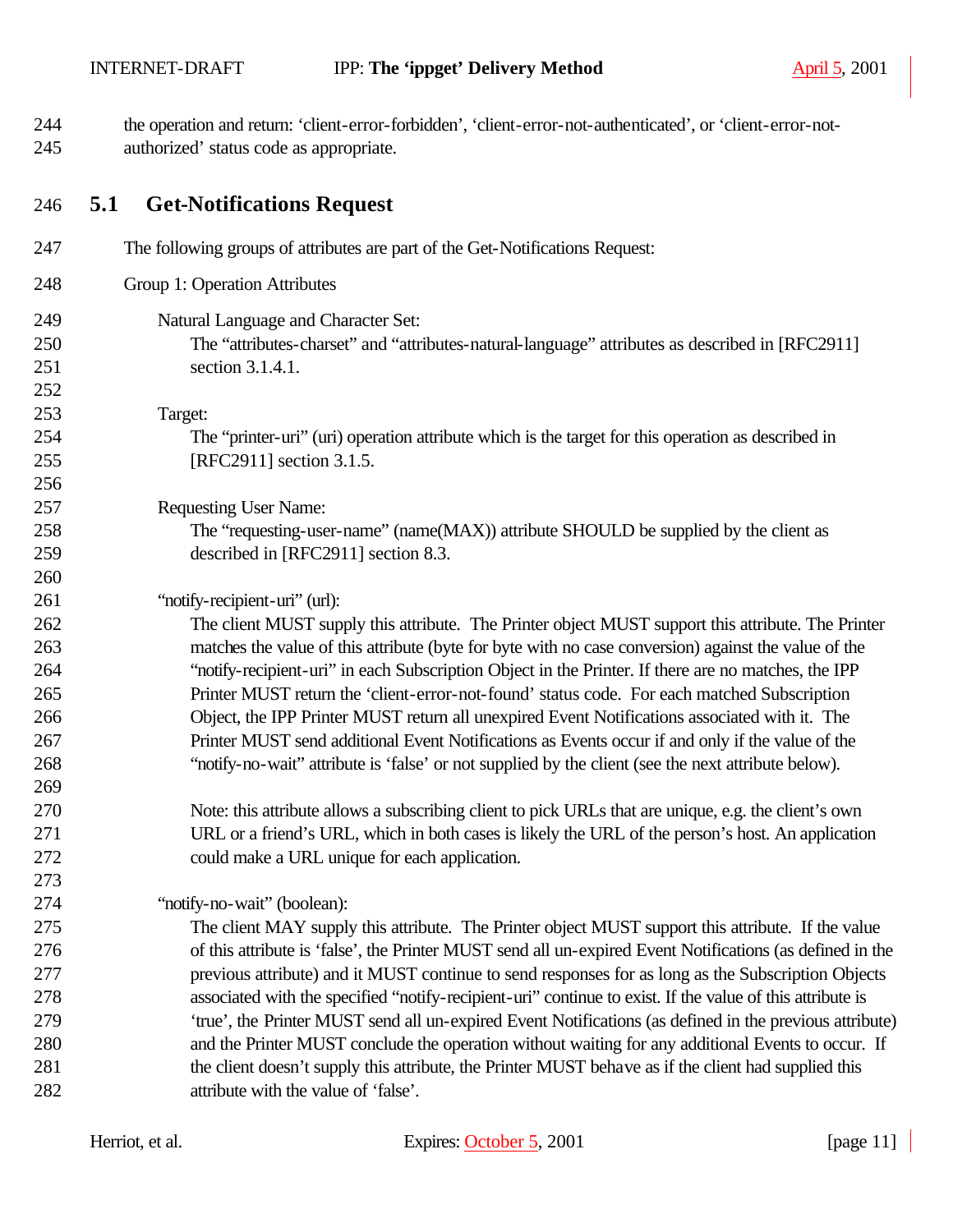**5.2 Get-Notifications Response**

| 284 | The following groups of attributes are part of the Get-Notifications Response:                         |
|-----|--------------------------------------------------------------------------------------------------------|
| 285 | Group 1: Operation Attributes                                                                          |
| 286 | <b>Status Message:</b>                                                                                 |
| 287 | In addition to the REQUIRED status code returned in every response, the response OPTIONALLY            |
| 288 | includes a "status-message" (text(255)) and/or a "detailed-status-message" (text(MAX)) operation       |
| 289 | attribute as described in [RFC2911] sections 13 and 3.1.6.                                             |
| 290 |                                                                                                        |
| 291 | The Printer can return any status codes defined in [RFC2911]. If the status code is not 'successful-', |
| 292 | the Printer MUST NOT return any Event Notification Attribute groups. The following is a                |
| 293 | description of the important status codes:                                                             |
| 294 |                                                                                                        |
| 295 | successful-ok: the response contains all Event Notification associated with the specified              |
| 296 | "notify-recipient-uri". If the specified Subscription Objects have no associated Event                 |
| 297 | Notification, the response MUST contain zero Event Notifications.                                      |
| 298 | client-error-not-found: The Printer has no Subscription Object's whose "notify-recipient-uri"          |
| 299 | attribute equals the "notify-recipient-uri" Operation attribute.                                       |
| 300 | server-error-busy: The Printer is too busy to accept this operation. If the "suggested-ask-            |
| 301 | again-time-interval" operation attribute is present in the Operation Attributes of the                 |
| 302 | response, then the Notification Recipient SHOULD wait for the number of seconds                        |
| 303 | specified by the "suggested-ask-again-time-interval" attribute before performing this                  |
| 304 | operation again. If the "suggested-ask-again-time-interval" Operation Attribute is not                 |
| 305 | present, the Notification Recipient should use the normal network back-off algorithms for              |
| 306 | determining when to perform this operation again.                                                      |
| 307 | redirection-other-site: The Printer does not handle this operation and requests the                    |
| 308 | Notification Recipient to perform the operation with the uri specified by the "notify-ippget-          |
| 309 | redirect" Operation Attribute in the response.                                                         |
| 310 |                                                                                                        |
| 311 | Natural Language and Character Set:                                                                    |
| 312 | The "attributes-charset" and "attributes-natural-language" attributes as described in [RFC2911]        |
| 313 | section 3.1.4.2.                                                                                       |
| 314 |                                                                                                        |
| 315 | The Printer MUST use the values of "notify-charset" and "notify-natural-language", respectively,       |
| 316 | from one Subscription Object associated with the Event Notifications in this response.                 |
| 317 |                                                                                                        |
| 318 | Normally, there is only one matched Subscription Object, or the value of the "notify-charset" and      |
| 319 | "notify-natural-language" attributes is the same in all Subscription Objects. If not, the Printer MUST |
| 320 | pick one Subscription Object from which to obtain the value of these attributes. The algorithm for     |
| 321 | picking the Subscription Object is implementation dependent. The choice of natural language is not     |
| 322 | critical because 'text' and 'name' values can override the "attributes-natural-language" Operation     |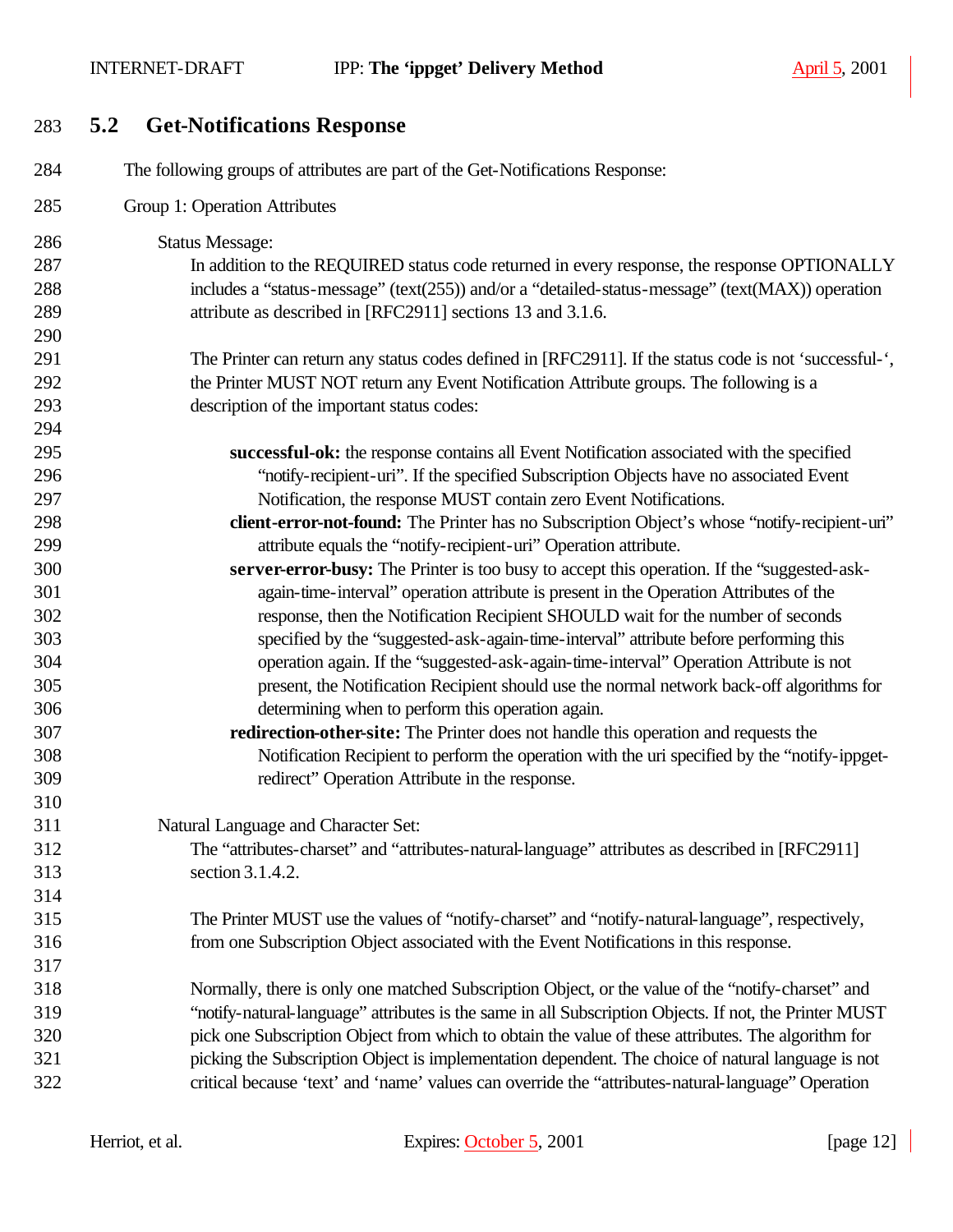| 323        | attribute. The Printer's choice of charset is critical because a bad choice may leave it unable to send                                   |
|------------|-------------------------------------------------------------------------------------------------------------------------------------------|
| 324        | some 'text' and 'name' values accurately.                                                                                                 |
| 325        |                                                                                                                                           |
| 326        | "printer-up-time" (integer(0:MAX)):                                                                                                       |
| 327        | The value of this attribute is the Printer's "printer-up-time" attribute at the time the Printer sends this                               |
| 328        | response. Because each Event Notification also contains the value of this attribute when the event                                        |
| 329        | occurred, the value of this attribute lets a Notification Recipient know when each Event Notification                                     |
| 330        | occurred relative to the time of this response.                                                                                           |
| 331        |                                                                                                                                           |
| 332        | "suggested-ask-again-time-interval" (integer(0:MAX)):                                                                                     |
| 333        | The value of this attribute is the number of seconds that the Notification Recipient SHOULD wait                                          |
| 334        | before trying this operation again when                                                                                                   |
| 335        | a) the Printer returns the 'server-error-busy' status code OR                                                                             |
| 336<br>337 | b) the Printer returns the 'successful-ok' status code and the client supplied the "notify-no-<br>wait" attribute with a value of 'true'. |
| 338        | This value is intended to help the client be a good network citizen.                                                                      |
| 339        |                                                                                                                                           |
| 340        | "notify-ippget-redirect" (uri):                                                                                                           |
| 341        | The value of this attribute is uri that the Notification Recipient MUST use for the Get-Notifications                                     |
| 342        | operation. This attribute is present in the Operation Attributes if and only if the status code has the                                   |
| 343        | value 'redirection-other-site'.                                                                                                           |
| 344        |                                                                                                                                           |
| 345        | Group 2: Unsupported Attributes                                                                                                           |
| 346        | See [RFC2911] section 3.1.7 for details on returning Unsupported Attributes.                                                              |
| 347        |                                                                                                                                           |
| 348        | If the "subscription-ids" attribute contained subscription-ids that do not exist, the Printer returns them                                |
| 349        | in this group as value of the "subscription-ids" attribute.                                                                               |
| 350        |                                                                                                                                           |
| 351        | Group 3 through N: Event Notification Attributes                                                                                          |
| 352        | The Printer responds with one Event Notification Attributes Group per matched Event Notification.                                         |
| 353        | The initial matched Event Notifications are all un-expired Event Notification associated with the                                         |
| 354        | matched Subscription Objects. If the Notification Recipient has selected the option to wait for                                           |
| 355        | additional Event Notifications, the Printer the subsequent Event Notifications in the response are                                        |
| 356        | Event Notifications associated with the matched Subscription Objects as the corresponding Event                                           |
| 357        | occurs.                                                                                                                                   |
| 358        |                                                                                                                                           |
| 359        | From the Notification Recipient's view, the response appears as an initial burst of data, which                                           |
| 360        | includes the Operation Attributes Group and one Event Notification Attributes Groups per Event                                            |
| 361        | Notification that the Printer is holding. After the initial burst of data, if the Notification Recipient has                              |
| 362        | selected the option to wait for additional Event Notifications, the Notification Recipient receives                                       |
| 363        | occasional Event Notification Attribute Groups. Proxy servers may delay some Event Notifications                                          |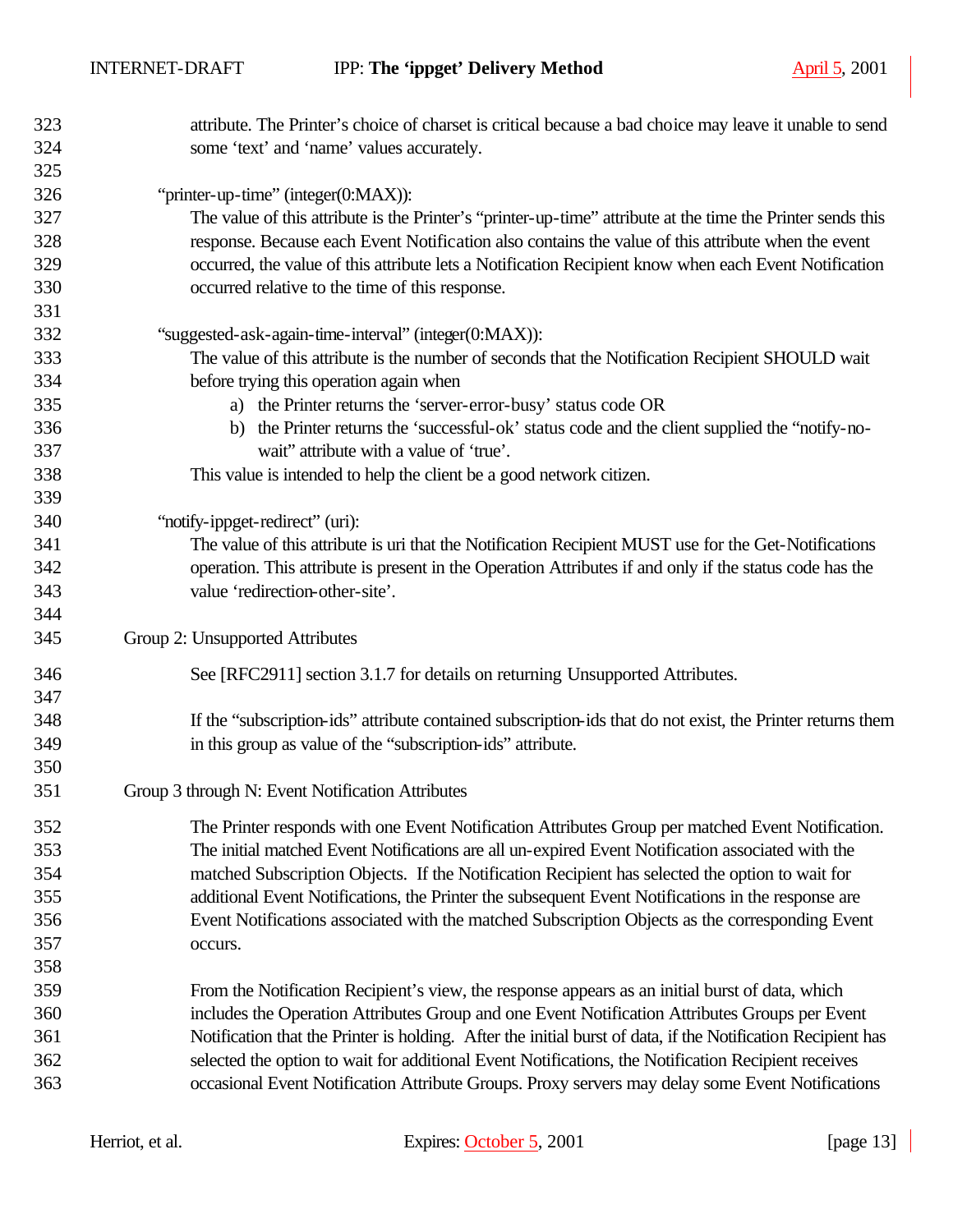or cause time-outs to occur. The client MUST be prepared to perform the Get-Notifications operation again when time-outs occur.

- Each Event Notification Group MUST start with an 'event-notification-attributes-tag' (see the section "Encodings of Additional Attribute Tags" in [ipp-ntfy]).
- Each attribute is encoded using the IPP rules for encoding attributes [RFC2910] and may be encoded in any order. Note: the Get-Jobs response in [RFC2911] acts as a model for encoding multiple groups of attributes.
- Each Event Notification Group MUST contain all of attributes specified in section 9.1 ("Content of Machine Consumable Event Notifications") of [ipp-ntfy] with exceptions denoted by asterisks in the tables below.

 The tables below are copies of the tables in section 9.1 ("Content of Machine Consumable Event Notifications") of [ipp-ntfy] except that each cell in the "Sends" column is a "MUST".

For an Event Notification for all Events, the Printer includes the attributes shown in Table 2.

| 382 | Table 2 – Attributes in Event Notification Content |  |
|-----|----------------------------------------------------|--|
|     |                                                    |  |

| Source Value                                          | Sends             | Source Object             |
|-------------------------------------------------------|-------------------|---------------------------|
| notify-subscription-id (integer(1:MAX))               | <b>MUST</b>       | Subscription              |
| notify-printer-uri (uri)                              | <b>MUST</b>       | Subscription              |
| notify-subscribed-event (type2 keyword)               | <b>MUST</b>       | <b>Event Notification</b> |
| printer-up-time (integer(MIN:MAX))                    | <b>MUST</b>       | Printer                   |
| printer-current-time (dateTime) *                     | MUST <sup>*</sup> | Printer                   |
| notify-sequence-number (integer (0:MAX))              | <b>MUST</b>       | Subscription              |
| notify-charset (charset)                              | <b>MUST</b>       | Subscription              |
| notify-natural-language (naturalLanguage)             | <b>MUST</b>       | Subscription              |
| notify-user-data (octetString(63)) **                 | $MUST**$          | Subscription              |
| notify-text (text)                                    | <b>MUST</b>       | <b>Event Notification</b> |
| attributes from the "notify-attributes" attribute *** | MUST ***          | Printer                   |
| attributes from the "notify-attributes" attribute *** | MUST ***          | Job                       |
| attributes from the "notify-attributes" attribute *** | MUST ***          | Subscription              |

# 

- \* The Printer MUST send the "printer-current-time" attribute if and only if it supports the "printer-current-time" attribute on the Printer object.
- \*\* If the associated Subscription Object does not contain a "notify-user-data" attribute, the Printer MUST send an octet-string of length 0.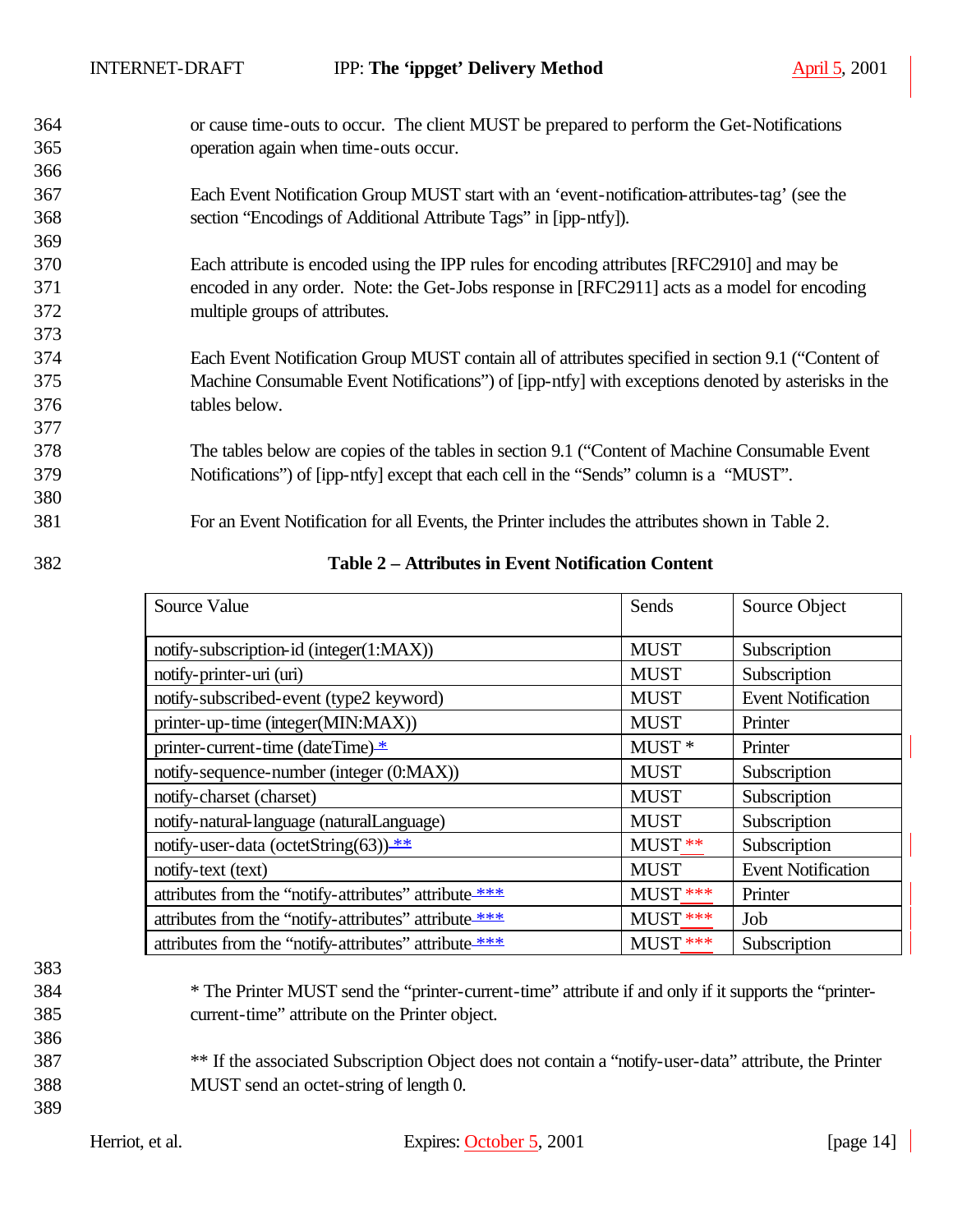- 390 \*\*\* If the "notify-attributes" attribute is present on the Subscription Object, the Printer MUST send 391 all attributes specified by the "notify-attributes" attribute. Note: if the Printer doesn't support the 392 "notify-attributes" attribute, it is not present on the associated Subscription Object. 393
- 394 For Event Notifications for Job Events, the Printer includes the additional attributes shown in Table 395 3.
- 

| 396 | Table 3 – Additional Attributes in Event Notification Content for Job Events |
|-----|------------------------------------------------------------------------------|
|     |                                                                              |

| Source Value<br>Sends                          |             | Source Object |
|------------------------------------------------|-------------|---------------|
|                                                |             |               |
| job-id (integer(1:MAX))                        | <b>MUST</b> | Job           |
| job-state (type1 enum)                         |             | Job           |
| job-state-reasons (1setOf type2 keyword)       | <b>MUST</b> | Job           |
| job-impressions-completed (integer(0:MAX)) $*$ |             | Job           |

397 398 \* The Printer MUST send the "job-impressions-completed" attribute in an Event Notification only

399 for the combinations of Events and Subscribed Events shown in Table 4.

400

#### 401 **Table 4 – Combinations of Events and Subscribed Events for "job-impressions-completed"**

| <b>Job</b> Event | Subscribed Job Event |
|------------------|----------------------|
| 'job-progress'   | 'job-progress'       |
| 'job-completed'  | 'job-completed'      |
| 'job-completed'  | 'job-state-changed'  |

402

403

404 For Event Notification for Printer Events, the Printer includes the additional attributes shown in Table 405 5.

| Table 5 – Additional Attributes in Event Notification Content for Printer Events |
|----------------------------------------------------------------------------------|
|                                                                                  |

| Source Value                                 | Sends       | Source Object |
|----------------------------------------------|-------------|---------------|
| printer-state (type1 enum)                   | <b>MUST</b> | Printer       |
| printer-state-reasons (1setOf type2 keyword) | <b>MUST</b> | Printer       |
| printer-is-accepting-jobs (boolean)          | <b>MUST</b> | Printer       |

# 407 **6 Subscription Template Attributes**

408 This section defines the Subscription object conformance requirements for Printers.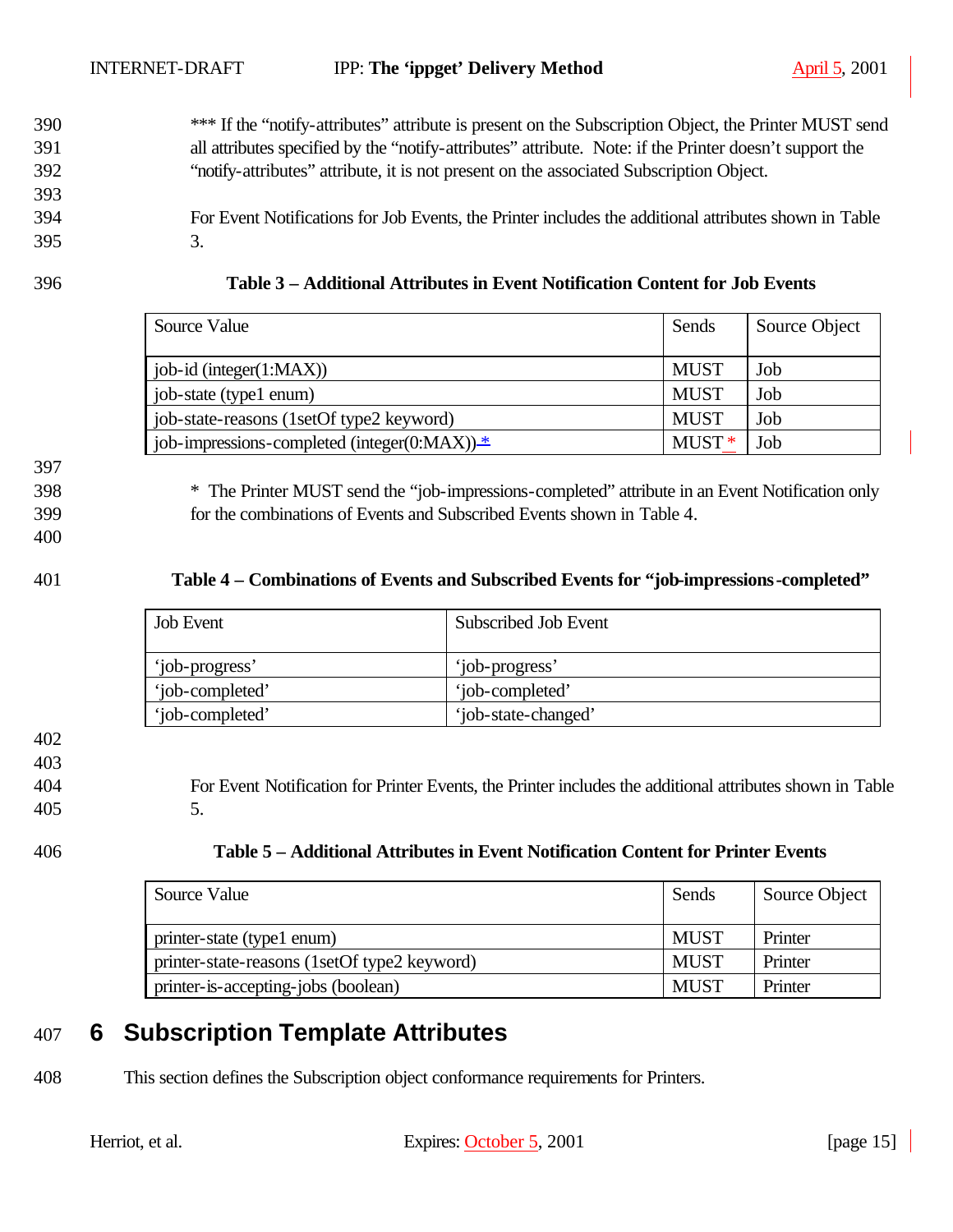#### **6.1 Subscription Template Attribute Conformance**

 The 'ippget' Delivery Method has the same conformance requirements for Subscription Template attributes as defined in [ipp-ntfy]. The 'ippget' Delivery Method does not define any addition Subscription Template attributes.

#### **6.2 Additional Information about Subscription Template Attributes**

This section defines additional information about Subscription Template attributes defined in [ipp-ntfy].

#### **6.2.1 notify-recipient-uri (uri)**

- This section describes the syntax of the value of this attribute for the 'ippget' Delivery Method. The syntax for values of this attribute for other Delivery Method is defined in other Delivery Method Documents.
- In order to support the 'ippget' Delivery Method and Protocol, the Printer MUST support the following syntax:
- The 'ippget://' URI scheme. The remainder of the URI indicates something unique about the Notification Recipient, such as its host name or host address (and optional path) that the Printer uses to match the "notify-recipient-uri" Operation attribute supplied in the Get-Notifications request. See section 9 for a complete definition of the syntax of the IPPGET URL.

### **6.3 Subscription Description Attribute Conformance**

 The 'ippget' Delivery Method has the same conformance requirements for Subscription Description attributes as defined in [ipp-ntfy]. The 'ippget' Delivery Method does not define any addition Subscription Description attributes.

# **7 Additional Printer Description Attributes**

This section defines the Printer Description Attributes conformance requirements for Printers.

### **7.1 Printer Description Attribute Conformance**

 The 'ippget' Delivery Method has the same conformance requirements for Printer Description attributes as defined in [ipp-ntfy]. The 'ippget' Delivery Method does not define any addition Printer Description attributes.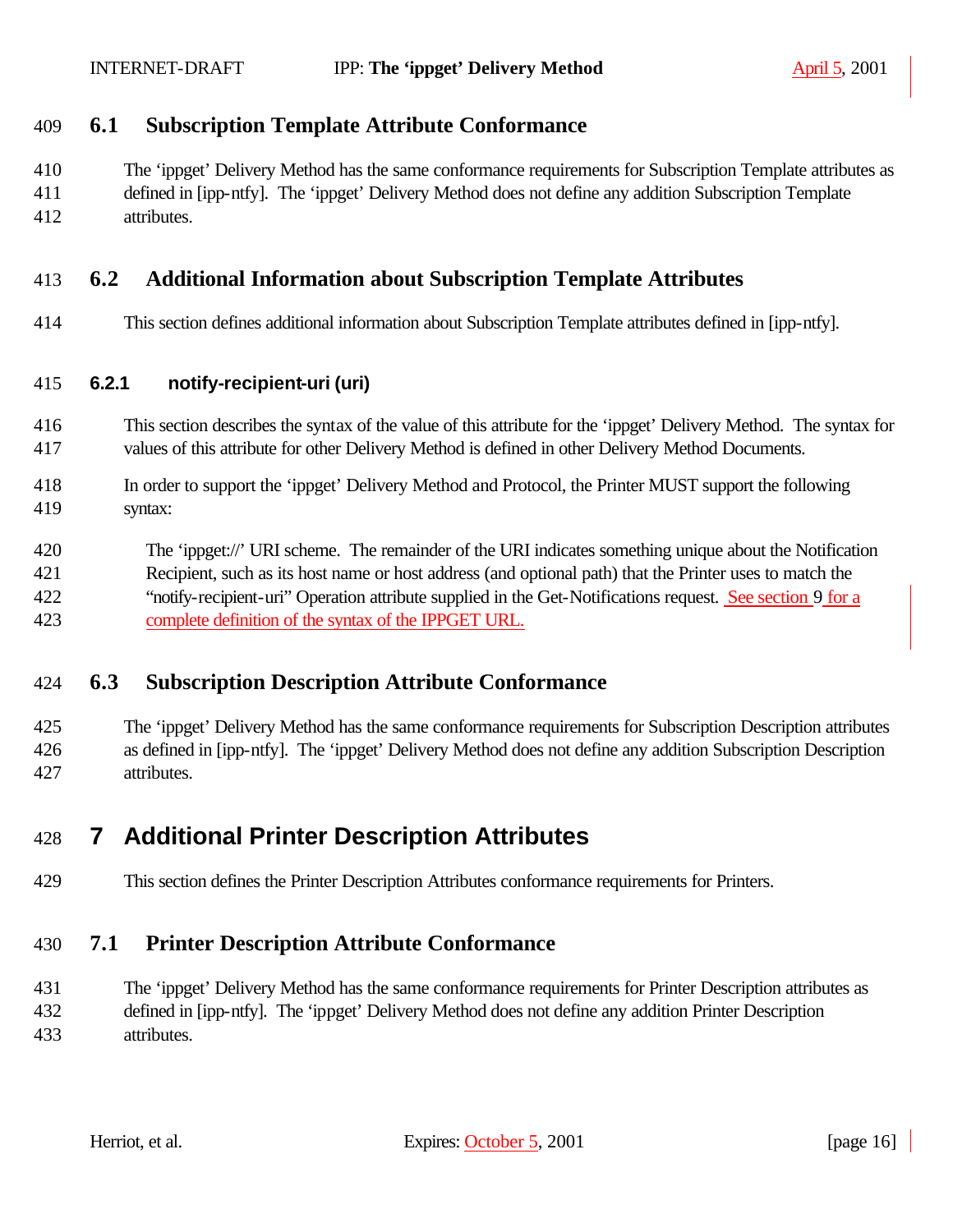#### **7.2 New Values for Existing Printer Description Attributes**

This section defines additional values for existing Printer Description attributes.

#### **7.2.1 notify-schemes-supported (1setOf uriScheme)**

- The following value for the "notify-schemes-supported" attribute is added in order to support the new Delivery Method defined in this document:
- 'ippget' The IPP Notification Delivery Method defined in this document.

#### **7.2.2 operations-supported (1setOf type2 enum)**

- Table 6 lists the "operation-id" value defined in order to support the new Get-Notifications operation defined in this document.
- 

#### **Table 6 – Operation-id assignments**

| $\mathrm{V}$ alue | <b>Operation Name</b> |
|-------------------|-----------------------|
| 0x001C            | Get-Notifications     |

#### 

### **7.3 begin-to-expire-time-interval (integer(0:MAX))**

- This Printer Description attribute specifies the number of seconds that a Printer keeps an Event Notification that is associated with the 'ippget' Delivery Method.
- The Printer MUST support this attribute if it supports the 'ippget' Delivery Method.
- The value of this attribute is the minimum number of seconds that MUST elapse between the time the Printer creates an Event Notification object for the 'ippget' Delivery Method and the time the Printer discards the same Event Notification.
- For example, assume the following:
- 1. a client performs a Job Creation operation that creates a Subscription Object associated with this Delivery Method, AND
- 2. an Event associated with the new Job occurs immediately after the Subscription Object is created, AND
- 3. the same client or some other client performs a Get-Notifications operation N seconds after the Job Creation operation.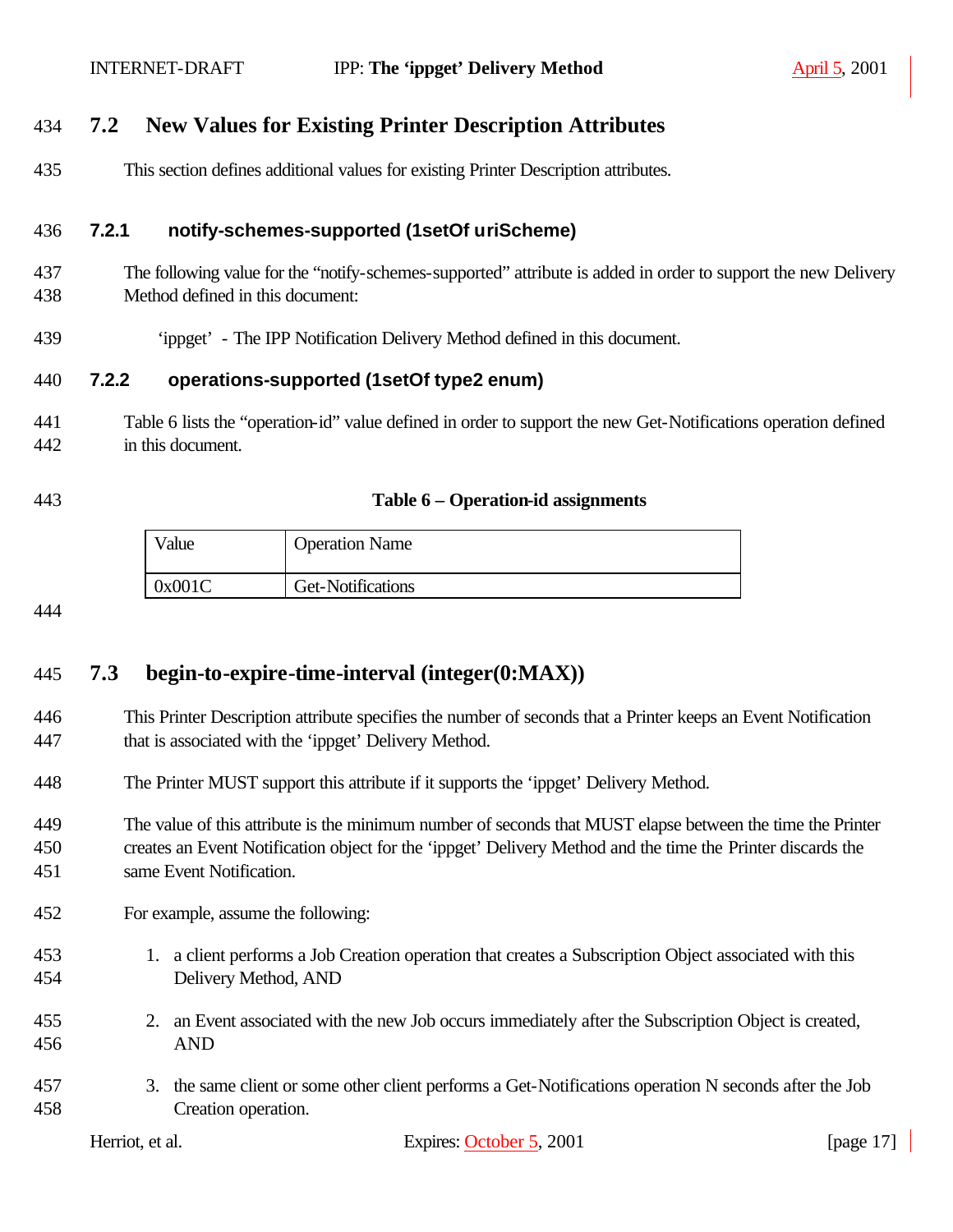Then, if N is less than the value of this attribute, the client performing the Get-Notifications operations can

expect not to miss any Event-Notifications, barring some unforeseen lack of memory space in the Printer.

# **8 New Status Codes**

 The following status codes are defined as extensions for this Delivery Method and are returned as the status code of the Get-Notifications operation.

#### **8.1 redirection-other-site (0x300)**

 This status code means that the Printer doesn't perform that Get-Notifications operation and that the "notify- ippget-redirect" Operation Attribute in the response contains the uri that the Notification Recipient MUST use for performing the Get-Notifications operation.

# **9 The IPPGET URL Scheme**

This section defines the 'ippget' URL and the conformance requirements for using it.

### **9.1 The IPPGET URL Scheme Applicability and Intended Usage**

- This section is intended for use in registering the 'ippget' URL scheme with IANA and fully conforms to the requirements in [RFC2717]. This document defines the 'ippget'" URL (Uniform Resource Locator) scheme for specifying a unique identifier for an IPP Client which implements the IPP Get-Notifications operation specified in this document (see section 5).
- The intended usage of the 'ippget' URL scheme is COMMON.

#### **9.2 The IPPGET URL Scheme Associated Port**

- None.
- An 'ippget' URL behaves as a unique identifier for IPP Clients and is NOT used to initiate any over-the-wire protocol associations.
- See: IANA Port Numbers Registry [IANA-PORTREG].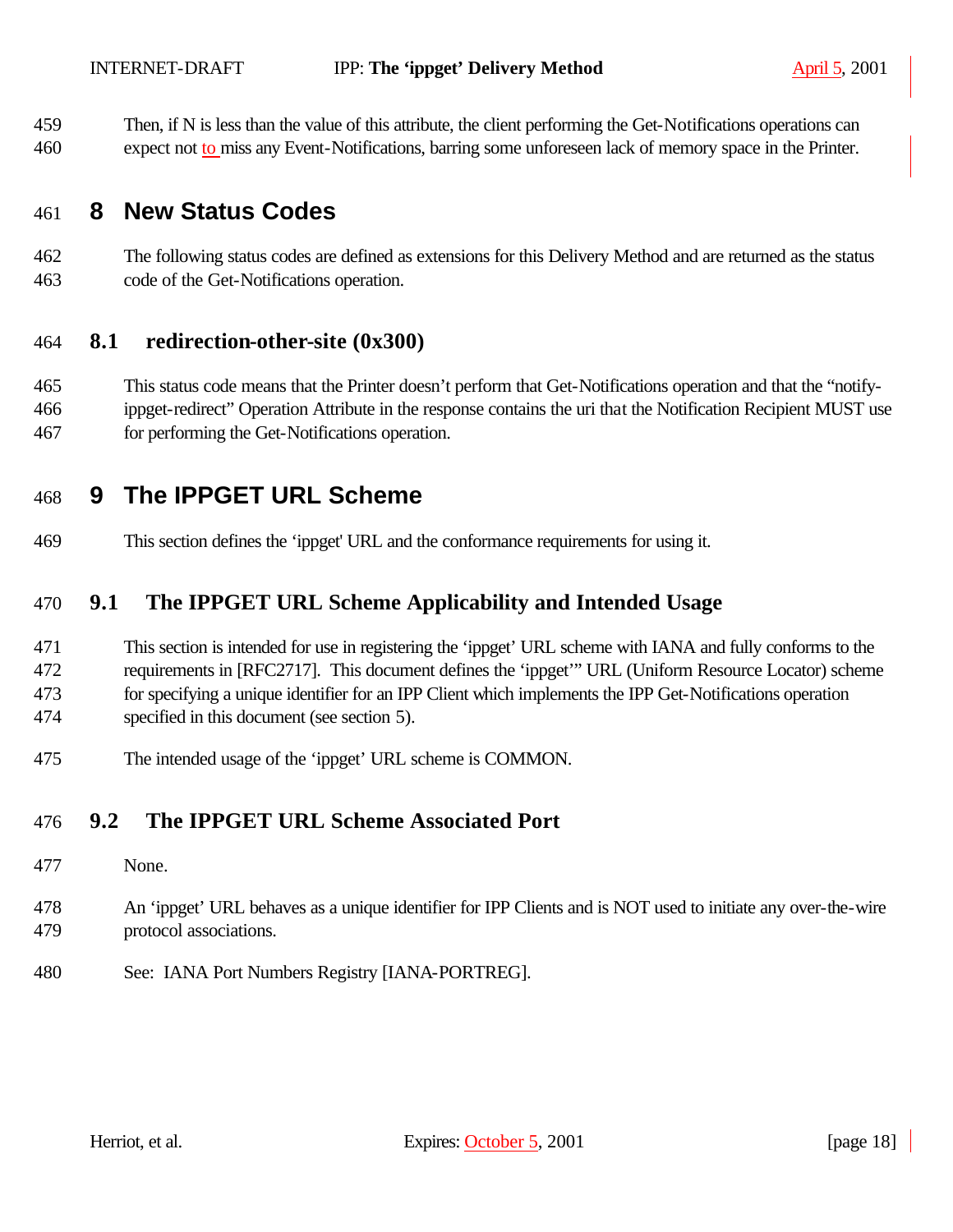### **9.3 The IPPGET URL Scheme Associated MIME Type**

 All IPP Get-Notifications operations (requests and responses) MUST be conveyed in an 'application/ipp' MIME media type as registered in [IANA-MIMEREG]. An 'ippget' URL MUST uniquely identify an IPP Client that support this 'application/ipp' MIME media type.

See: IANA MIME Media Types Registry [IANA-MIMEREG].

#### **9.4 The IPPGET URL Scheme Character Encoding**

- The 'ippget' URL scheme defined in this document is based on the ABNF for the URI Generic Syntax
- [RFC2396] and further updated by [RFC2732] and [RFC2373] (for IPv6 addresses in URLs). The 'ippget'
- 489 URL scheme is case-insensitive in the scheme and 'authority' host name or host address part; however, the
- 'abs\_path' part is case-sensitive, as in [RFC2396]. Code points outside [US-ASCII] MUST be hex escaped
- by the mechanism specified in [RFC2396].

### **9.5 The IPPGET URL Scheme Syntax in ABNF**

- This document is intended for use in registering the 'ippget' URL scheme with IANA and fully conforms to the requirements in [RFC2717]. This document defines the 'ippget' URL (Uniform Resource Locator) scheme for specifying a unique identifier for an IPP Client which implements IPP 'Get-Notifications' operation specified in this document.
- The intended usage of the 'ippget' URL scheme is COMMON.
- The IPP protocol places a limit of 1023 octets (NOT characters) on the length of a URI (see section 4.1.5 'uri' in [RFC2911]). An IPP Printer MUST return the 'client-error-request-value-too-long' status code (see section 13.1.4.10 in [RFC2911]) when a URI received in a request is too long.
- *Note: IPP Clients and IPP Printers ought to be cautious about depending on URI lengths above 255 bytes, because some older client or proxy implementations might not properly support these lengths.*

 An 'ippget' URL MUST be represented in absolute form. Absolute URLs always begin with a scheme name followed by a colon. For definitive information on URL syntax and semantics, see "Uniform Resource Identifiers (URI): Generic Syntax and Semantics" [RFC2396]. This specification adopts the definitions of "authority", "abs\_path", "query", "reg\_name", "server", "userinfo", and "hostport" from [RFC2396], as updated by [RFC2732] and [RFC2373] (for IPv6 addresses in URLs).

- The 'ippget' URL scheme syntax in ABNF is as follows:
- ippget\_URL = "ippget:" "//" authority [ abs\_path [ "?" query ]] 511 authority = server | reg name

| Herriot, et al. |
|-----------------|
|-----------------|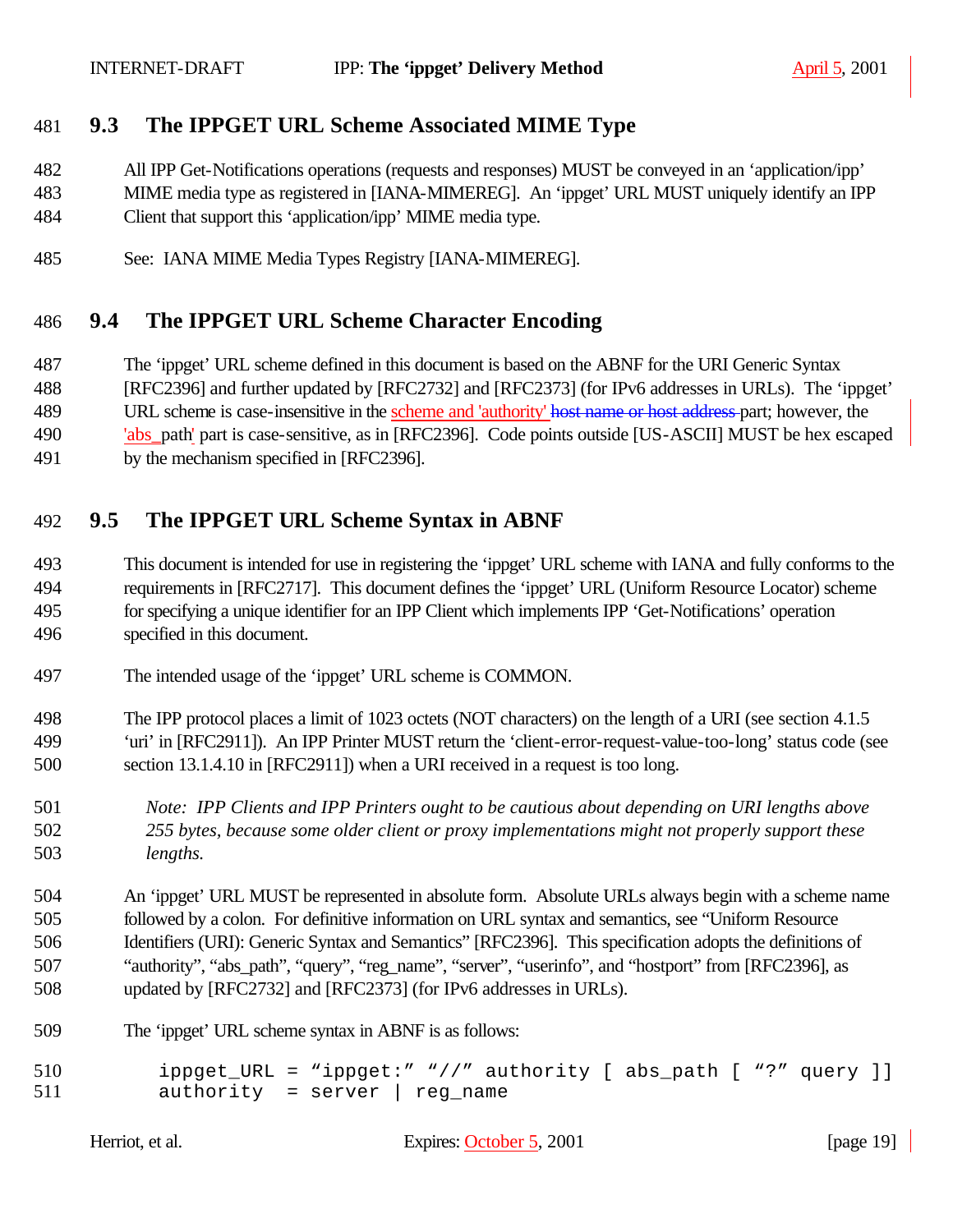| 512 | reg name | = 1*( <code>unreserved</code>   <code>escaped</code>   <code>"\$"   ","  </code> |
|-----|----------|----------------------------------------------------------------------------------|
| 513 |          |                                                                                  |
| 514 | server   | = [ [ userinfo "@" ] hostport ]                                                  |
| 515 | userinfo | $=$ *( unreserved   escaped                                                      |
| 516 |          | $w, w' = w, w' = w, w'' = w' = w' = w' + w' = w' + w' = w'$                      |
| 517 |          | hostport = host $[$ ":" port $]$                                                 |
| 518 | abs_path | = "/" path_segments                                                              |

- If the port is empty or not given, then no port is assumed. The semantics are that the 'ippget' URL is a unique identifier for an IPP Client that will retrieve IPP event notifications via the IPP Get-Notifications operation.
- Note: The use of IP addresses in URLs SHOULD be avoided whenever possible (see [RFC1900]).

#### **9.5.1 IPPGET URL Examples**

- The following are examples of valid 'ippget' URLs for IPP Clients (using DNS host names):
- ippget://abc.com ippget://abc.com/listener ippget://bob@abc.com/listener/1232
- Note: The use of IP addresses in URLs SHOULD be avoided whenever possible (see [RFC1900]).
- The IPP Client that creates the Subscription object and the Notification Recipient have to agree on a unique IPPGET URL value in order for the Get-Notifications operations to retrieve the proper Event Notifications. Therefore, the choice of 'userinfo@hostport' versus the simpler 'hostport' production in an 'ippget' URL may
- be influenced by the intended usage.
- If a given IPP Client creates an IPP Subscription object for event notifications intended for retrieval by the same IPP Client, then the simple 'hostport' production may be most appropriate. In this case, the IPP Client and the Notification Recipient both know the 'hostport' of the client.
- On the other hand, if a given IPP Client creates an IPP Subscription object for event notifications intended for retrieval by a *different* IPP Client, then the 'userinfo@hostport' production (using, for example, the right-hand side of a 'mailto:' URL, see [RFC2368]) may be most appropriate. For this case, a mail address serves as the prior agreement on the IPPGET URL value between the IPP Client and the Notification Recipient.

#### **9.5.2 IPPGET URL Comparisons**

- When comparing two 'ippget' URLs to decide if they match or not, an IPP Client or IPP Printer MUST use 543 the same rules as those defined for HTTP URI comparisons in [RFC2616]. SHOULD use a case-sensitive
- 544 octet-by-octet comparison of the entire URLs, with these exceptions: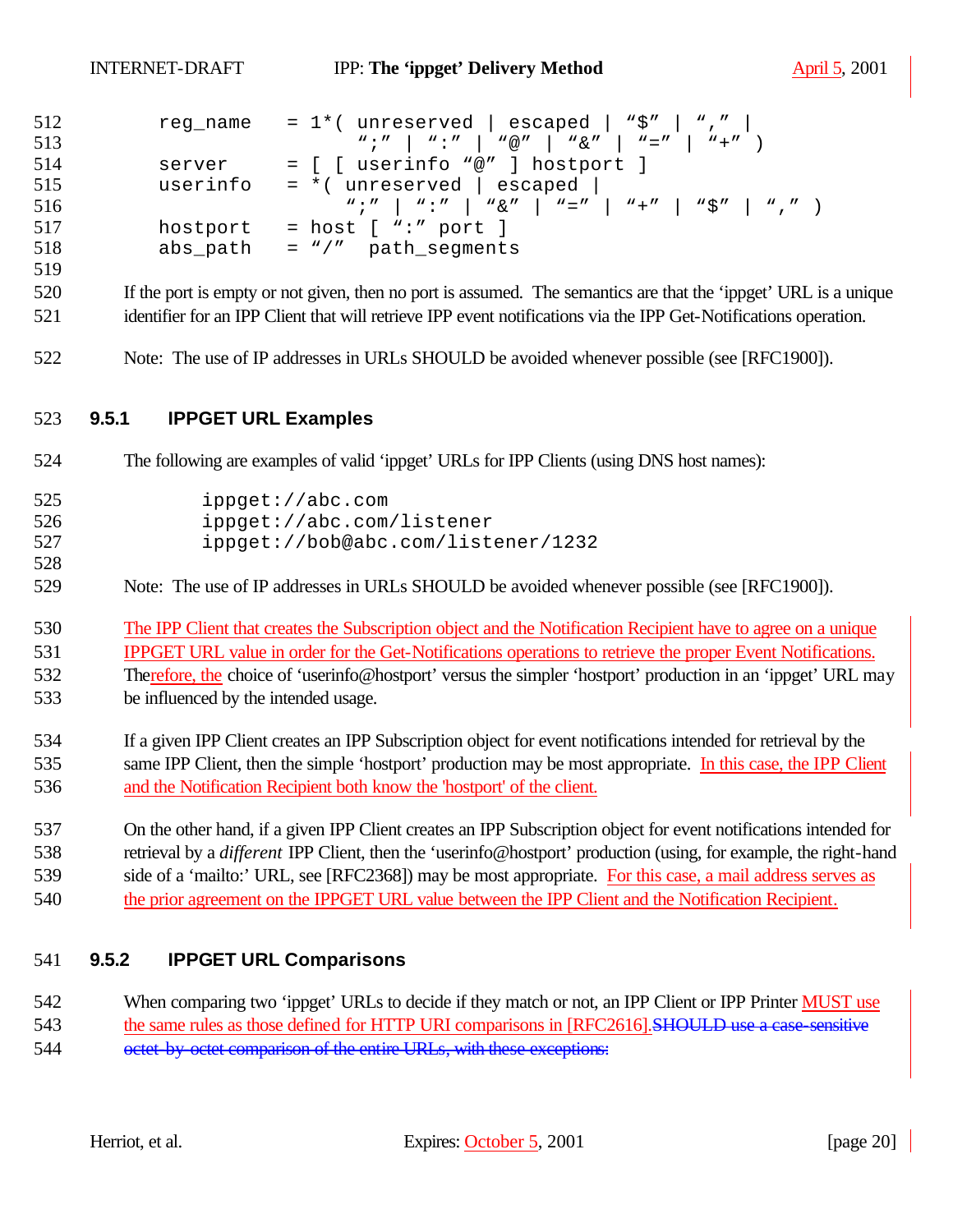- Characters other than those in the "reserved" and "unsafe" sets (see [RFC2396] and [RFC2732]) are
- 549 equivalent to their "%" HEX HEX" encoding.
- For example, the following three URIs are equivalent:
- ippget://abc.com/~smith/listener
- ippget://ABC.com/%7Esmith/listener
- ippget://ABC.com:/%7esmith/listener

# **10 Encoding**

 This notification delivery method uses the IPP transport and encoding [RFC2910] for the Get-Notifications operation with one extension allocated in [ipp-ntfy]:

#### **Table 7 – The "event-notification-attributes-tag" value**

| Tag Value (Hex) | Meaning                             |
|-----------------|-------------------------------------|
| 0x07            | "event-notification-attributes-tag" |

#### 

# **11 Conformance Requirements**

# **11.1 Conformance for IPP Printers**

### IPP Printers that conform to this specification:

- 1. MUST meet the conformance requirements defined in [ipp-ntfy];
- 2. MUST support the Get-Notifications operation defined in section 5;
- 3. MUST support the Subscription object attributes as defined in section 6;
- 4. MUST support the additional values for IPP/1.1 Printer Description attributes defined in section 7.2;
- 5. MUST support the "begin-to-expire-time-interval" Printer Description attribute defined in section 7.3;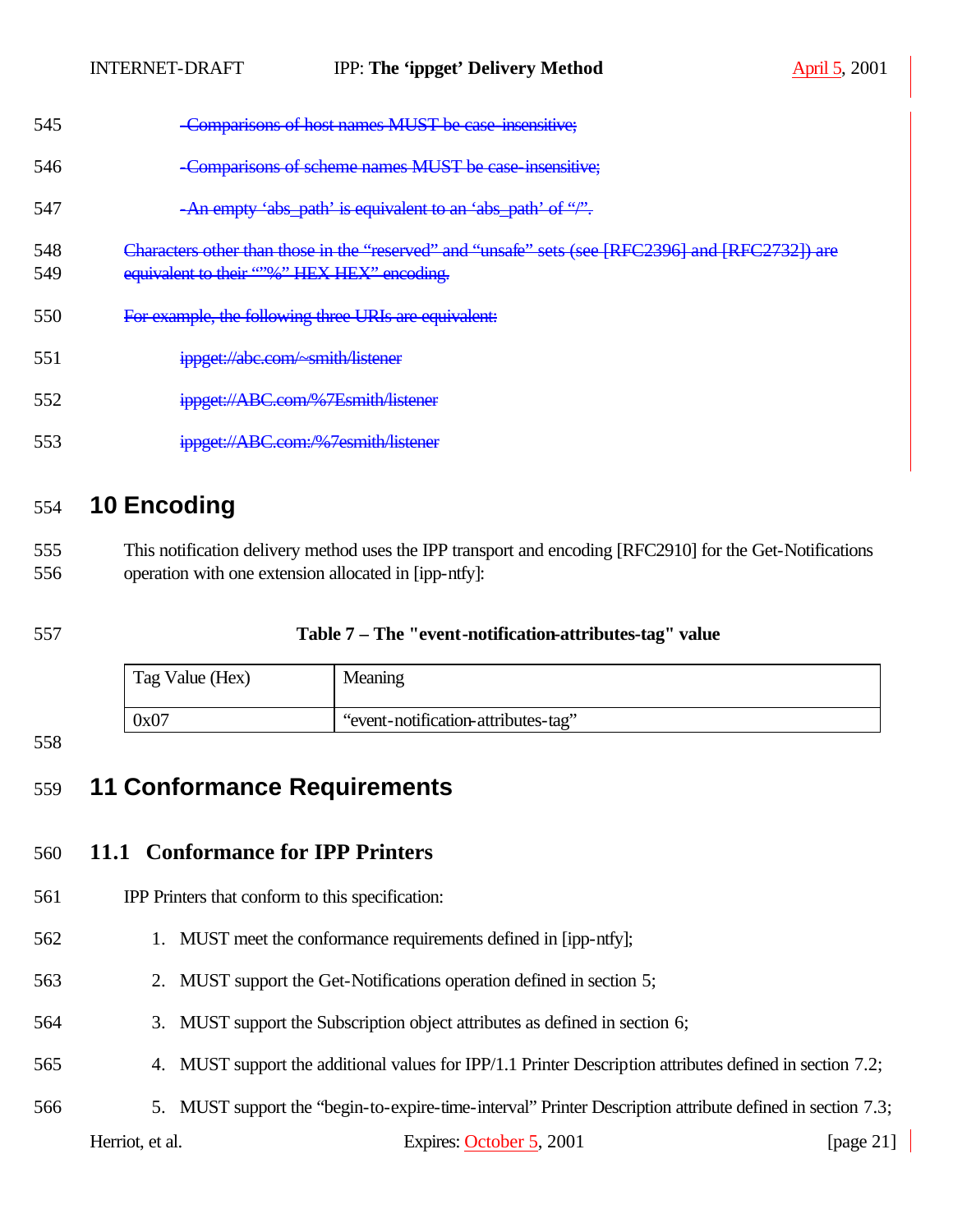| 567               |    | 6. MUST support the "redirection-other-site" status code defined 8.1;                                                                                                                                                                                       |
|-------------------|----|-------------------------------------------------------------------------------------------------------------------------------------------------------------------------------------------------------------------------------------------------------------|
| 568<br>569<br>570 | 7. | SHOULD reject received 'ippget' URLs in 'application/ipp' request bodies (e.g., in the "notify-<br>recipient-uri" attribute in a Get-Notifications request) that do not conform to the ABNF for 'ippget'<br>URLs specified in section 9.5 of this document; |
| 571<br>572        |    | 8. MUST listen for the IPP Get-Notifications operation requests on IANA-assigned well-known port<br>631, unless explicitly configured by system administrators or site policies;                                                                            |
| 573<br>574        |    | 9. SHOULD NOT listen for IPP Get-Notifications operation requests on any other port, unless explicitly<br>configured by system administrators or site policies.                                                                                             |
| 575               |    | 11.2 Conformance for IPP Clients                                                                                                                                                                                                                            |
| 576               |    | IPP Clients that conform to this specification:                                                                                                                                                                                                             |
| 577               |    | 1. MUST create unambiguously unique 'ippget' URLs in all cases;                                                                                                                                                                                             |
| 578<br>579        |    | 2. MUST send 'ippget' URLs (e.g., in the "notify-recipient-uri" attribute in a Get-Notifications request)<br>that conform to the ABNF specified in section 9.5 of this document;                                                                            |
| 580<br>581        |    | 3. MUST send IPP Get-Notifications operation requests via the port specified in the associated 'ipp'<br>URL (if present) or otherwise via IANA assigned well-known port 631;                                                                                |
| 582<br>583<br>584 |    | 4. MUST convert the associated 'ipp' URLs for use in IPP Get-Notifications operation to their<br>corresponding 'http' URL forms for use in the HTTP layer according to the rules in section 5 "IPP<br>URL Scheme" in [RFC2910].                             |
| 585<br>586        |    | Note: The use of ambiguous 'ippget' URLs is NOT an optional feature for IPP Clients; it is a non-conformant<br>implementation error.                                                                                                                        |

## **12 IANA Considerations**

- IANA is requested to register the 'ippget' URL scheme as defined in section 9 according to the procedures of [RFC2717].
- The rest of this section contains the exact information for additional IPP entities for IANA to add to the IPP Registries according to the procedures defined in RFC 2911 [RFC2911] section 6.
- *Note to RFC Editors: Replace RFC NNNN below with the RFC number for this document, so that it accurately reflects the content of the information for the IANA Registry.*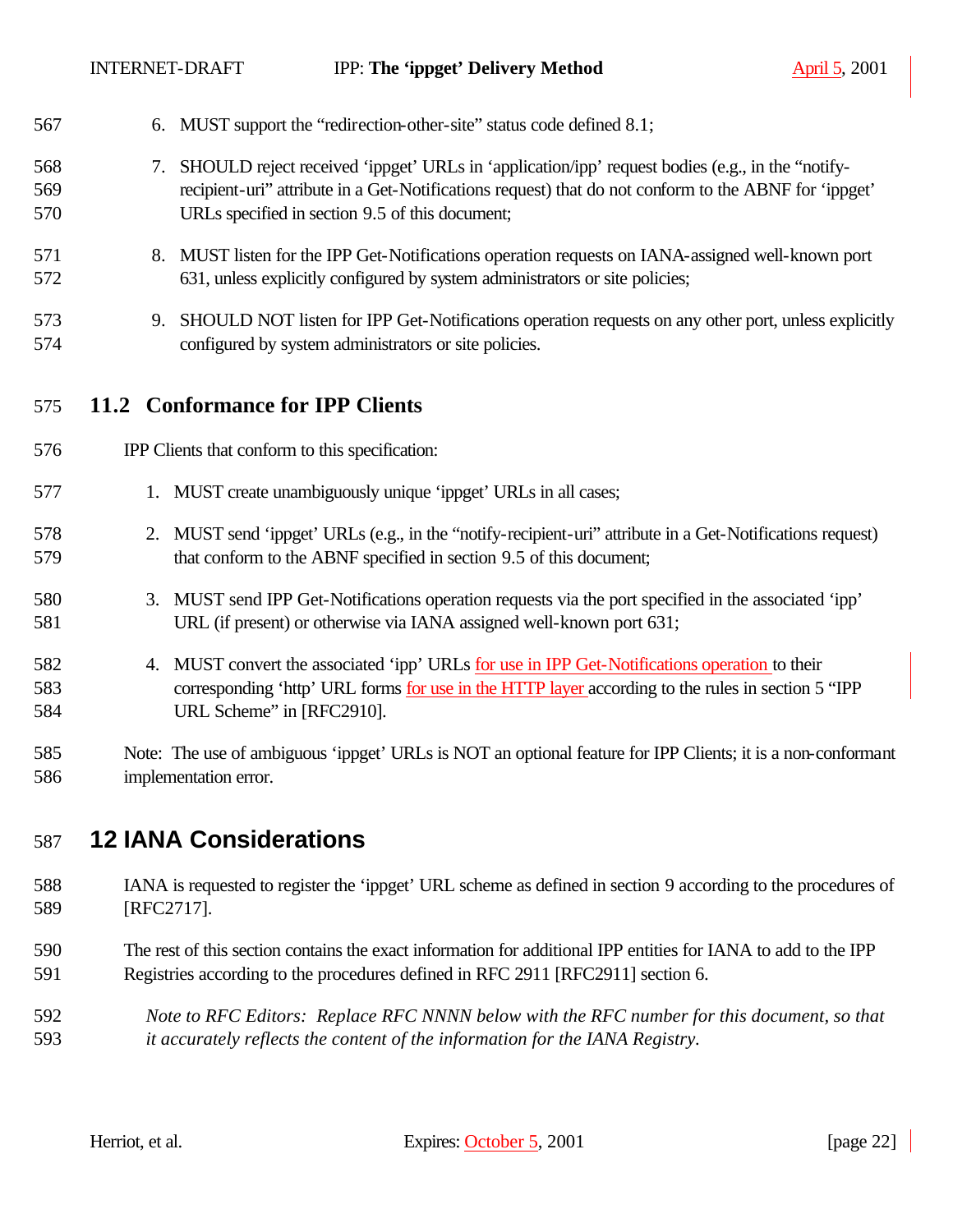#### **12.1 Operation Registrations**

- The operations defined in this document will be published by IANA according to the procedures in RFC 2911 [RFC2911] section 6.4 with the following path:
- 597 ftp.isi.edu/iana/assignments/ipp/operations/
- The registry entry will contain the following information:

| 599 | Operations:                 | Ref.     | Section: |
|-----|-----------------------------|----------|----------|
| 600 | Get-Notifications operation | RFC NNNN |          |
| 601 |                             |          |          |

**12.2 Additional values of existing attributes**

#### **12.2.1 Additional values for the "notify-schemes-supported" Printer attribute**

- The "notify-schemes-supported" 'uriScheme' attribute value defined in this document will be published by IANA according to the procedures in RFC 2911 [RFC2911] section 6.1 with the following path:
- ftp.isi.edu/iana/assignments/ipp/attribute-values/notify-schemes-supported/
- The registry entry will contain the following information:

| 608 |        | Ref.           | Section: |
|-----|--------|----------------|----------|
| 609 | ippget | RFC NNNN 7.2.1 |          |

#### **12.2.2 Additional values for the "operations-supported" Printer attribute**

- The "operations-supported" type2 enum attribute value defined in this document will be published by IANA according to the procedures in RFC 2911 [RFC2911] section 6.1 with the following path:
- ftp.isi.edu/iana/assignments/ipp/attribute-values/operations-supported/
- The registry entry will contain the following information:

| 615 |                   | Value           | Ref            | Section: |
|-----|-------------------|-----------------|----------------|----------|
| 616 | Get-Notifications | $0 \times 001C$ | RFC NNNN 7.2.2 |          |

#### **12.3 Attribute Registrations**

- The attributes defined in this document will be published by IANA according to the procedures in RFC 2911 [RFC2911] section 6.2 with the following path:
- ftp.isi.edu/iana/assignments/ipp/attributes/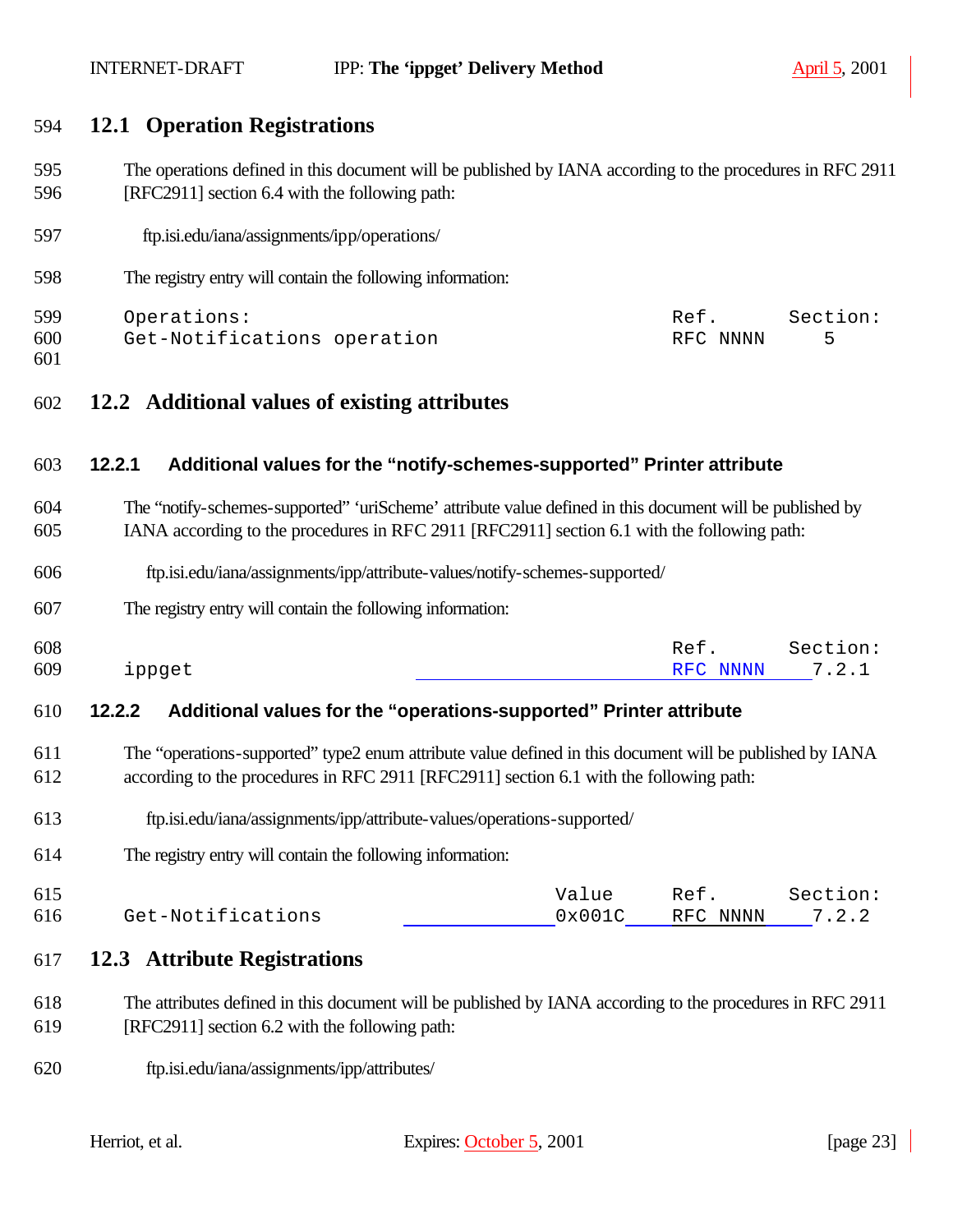The registry entry will contain the following information:

```
622 Printer Description attributes: Ref. Section:
623 begin-to-expire-time-interval (integer(0:MAX)) RFC NNNN 7.3
```
#### **12.4 Status code Registrations**

- The status codes defined in this document will be published by IANA according to the procedures in RFC 2911 [RFC2911] section 6.6 with the following path:
- ftp.isi.edu/iana/assignments/ipp/status-codes/
- The registry entry will contain the following information:

| 629 | Status codes:                  | Ref      | Section: |
|-----|--------------------------------|----------|----------|
| 630 | redirection-other-site (0x300) | RFC NNNN | 8.1      |

# **13 Internationalization Considerations**

- The IPP Printer MUST localize the "notify-text" attribute as specified in section 14 of [ipp-ntfy].
- In addition, when the client receives the Get-Notifications response, it is expected to localize the attributes that have the 'keyword' attribute syntax according to the charset and natural language requested in the Get-Notifications request.

# **14 Security Considerations**

 The IPP Model and Semantics document [RFC2911] discusses high-level security requirements (Client Authentication, Server Authentication and Operation Privacy). Client Authentication is the mechanism by which the client proves its identity to the server in a secure manner. Server Authentication is the mechanism by which the server proves its identity to the client in a secure manner. Operation Privacy is defined as a mechanism for protecting operations from eavesdropping.

 Unlike other Event Notification delivery methods in which the IPP Printer initiates the Event Notification, with the method defined in this document, the Notification Recipient is the client who s the Get-Notifications operation. Therefore, there is no chance of "spam" notifications with this method. Furthermore, such a client can close down the HTTP channel at any time, and so can avoid future unwanted Event Notifications at any time.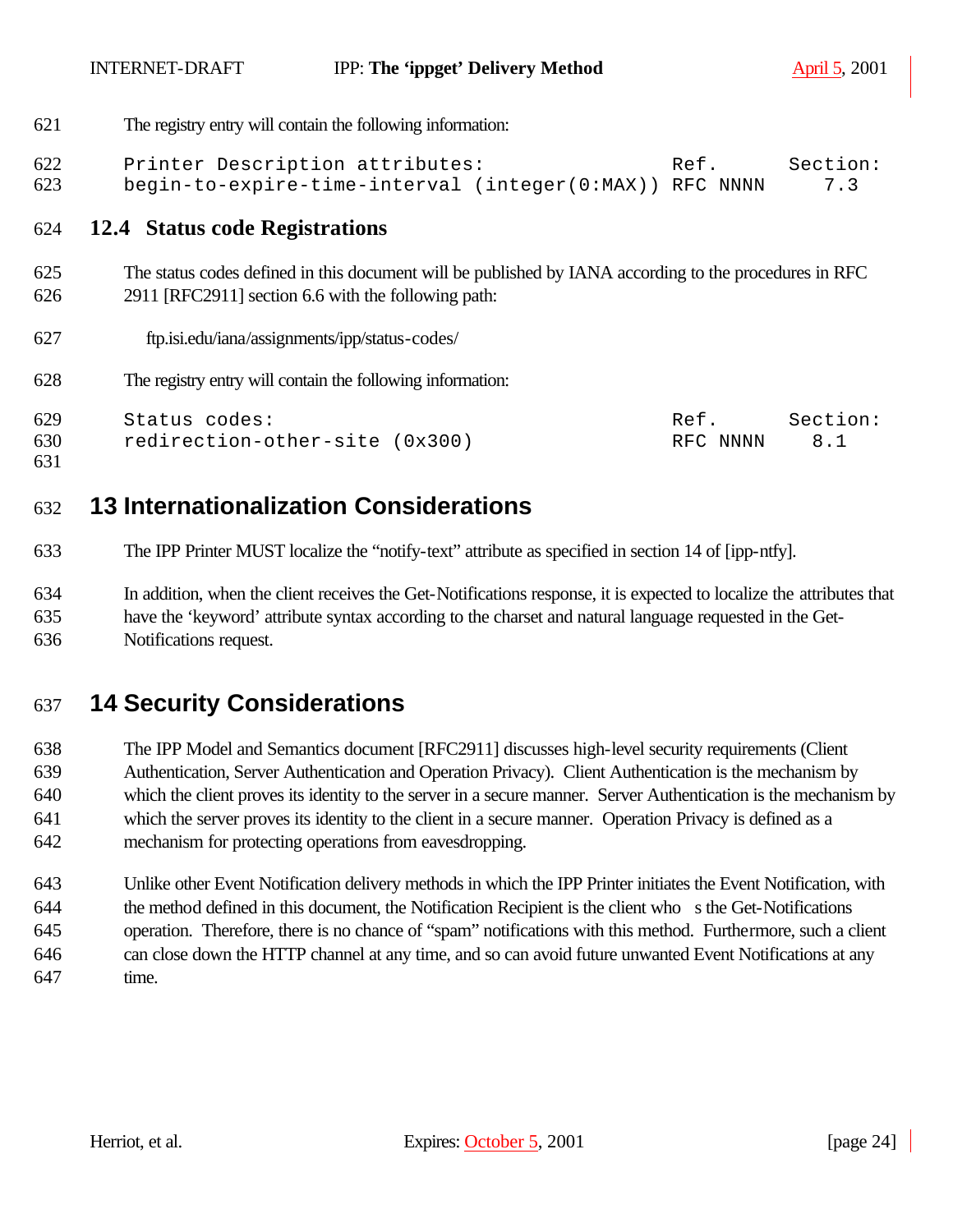# **15 References**

| 649 | $[$ ipp-iig]                                                                                                                               |
|-----|--------------------------------------------------------------------------------------------------------------------------------------------|
| 650 | Hastings, T., Manros, C., Kugler, K., Holst H., Zehler, P., "Internet Printing Protocol/1.1: draft-ietf-ipp-                               |
| 651 | implementers-guide-v11-02.txt, work in progress, January 25, 2001                                                                          |
| 652 | [ipp-ntfy]                                                                                                                                 |
| 653 | R. Herriot, Hastings, T., Isaacson, S., Martin, J., deBry, R., Shepherd, M., Bergman, R., "Internet Printing                               |
| 654 | Protocol/1.1: IPP Event Notification Specification", <draft-ietf-ipp-not-spec-06.txt>, February 24, 2001.</draft-ietf-ipp-not-spec-06.txt> |
| 655 | [RFC1900]                                                                                                                                  |
| 656 | B. Carpenter, Y. Rekhter. Renumbering Needs Work, RFC 1900, February 1996.                                                                 |
| 657 | [RFC2026]                                                                                                                                  |
| 658 | S. Bradner, "The Internet Standards Process -- Revision 3", RFC 2026, October 1996.                                                        |
| 659 | [RFC2119]                                                                                                                                  |
| 660 | S. Bradner, "Key words for use in RFCs to Indicate Requirement Levels", RFC 2119, March 1997                                               |
| 661 | [RFC2368]                                                                                                                                  |
| 662 | P. Hoffman, L. Masinter, J. Zawinski. The "mailto" URL Scheme, RFC 2368, July 1998.                                                        |
| 663 | [RFC2373]                                                                                                                                  |
| 664 | R. Hinden, S. Deering. IP Version 6 Addressing Architecture, RFC 2373, July 1998.                                                          |
| 665 | [RFC2396]                                                                                                                                  |
| 666 | Berners-Lee, T. et al. Uniform Resource Identifiers (URI): Generic Syntax, RFC 2396, August 1998                                           |
| 667 | [RFC2565]                                                                                                                                  |
| 668 | Herriot, R., Butler, S., Moore, P., and R. Turner, "Internet Printing Protocol/1.0: Encoding and Transport",                               |
| 669 | RFC 2565, April 1999.                                                                                                                      |
| 670 | [RFC2566]                                                                                                                                  |
| 671 | R. deBry, T. Hastings, R. Herriot, S. Isaacson, and P. Powell, "Internet Printing Protocol/1.0: Model and                                  |
| 672 | Semantics", RFC 2566, April 1999.                                                                                                          |
| 673 | [RFC2567]                                                                                                                                  |
| 674 | Wright, D., "Design Goals for an Internet Printing Protocol", RFC 2567, April 1999.                                                        |
| 675 | [RFC2568]                                                                                                                                  |
| 676 | Zilles, S., "Rationale for the Structure and Model and Protocol for the Internet Printing Protocol", RFC                                   |
| 677 | 2568, April 1999.                                                                                                                          |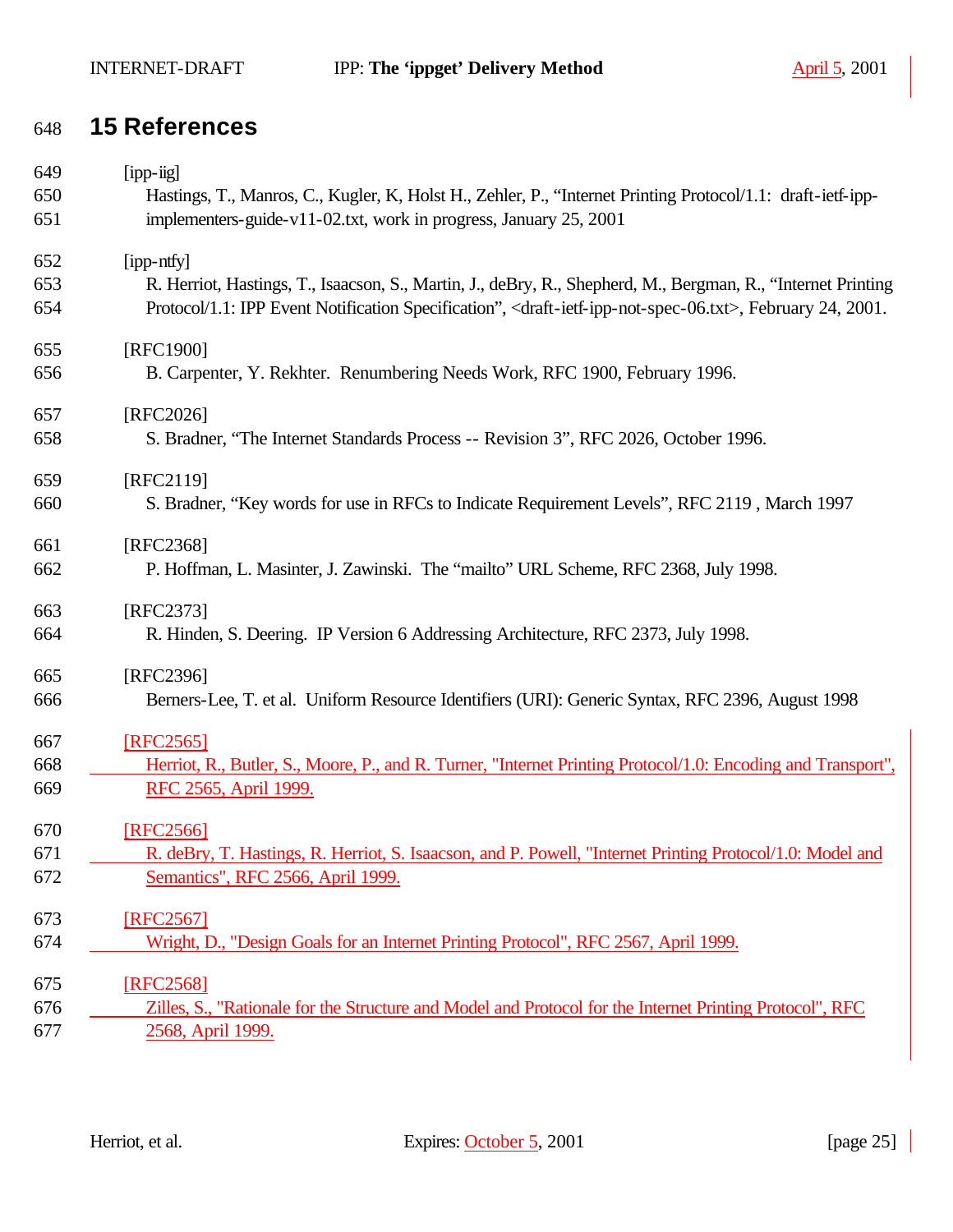| 678 | [RFC2569]                                                                                                |
|-----|----------------------------------------------------------------------------------------------------------|
| 679 | Herriot, R., Hastings, T., Jacobs, N., Martin, J., "Mapping between LPD and IPP Protocols", RFC 2569,    |
| 680 | April 1999.                                                                                              |
| 681 | [RFC2567]                                                                                                |
| 682 | Wright, D., "Design Goals for an Internet Printing Protocol", RFC 2567, April 1999.                      |
| 683 | [RFC2568]                                                                                                |
| 684 | Zilles, S., "Rationale for the Structure and Model and Protocol for the Internet Printing Protocol", RFC |
| 685 | 2568, April 1999.                                                                                        |
| 686 | [RFC2569]                                                                                                |
| 687 | Herriot, R., Hastings, T., Jacobs, N., Martin, J., "Mapping between LPD and IPP Protocols", RFC 2569,    |
| 688 | April 1999.                                                                                              |
| 689 | [RFC2616]                                                                                                |
| 690 | R. Fielding, J. Gettys, J. Mogul, H. Frystyk, L. Masinter, P. Leach, T. Berners-Lee, "Hypertext Transfer |
| 691 | Protocol - HTTP/1.1", RFC 2616, June 1999.                                                               |
| 692 | [RFC2717]                                                                                                |
| 693 | R. Petke and I. King, "Registration Procedures for URL Scheme Names", RFC 2717, November 1999.           |
| 694 | [RFC2732]                                                                                                |
| 695 | R. Hinden, B. Carpenter, L. Masinter. Format for Literal IPv6 Addresses in URL's, RFC 2732,              |
| 696 | December 1999.                                                                                           |
| 697 | [RFC2910]                                                                                                |
| 698 | Herriot, R., Butler, S., Moore, P., Tuner, R., "Internet Printing Protocol/1.1: Encoding and Transport", |
| 699 | RFC 2910, September 2000.                                                                                |
| 700 | [RFC2911]                                                                                                |
| 701 | R. deBry, T. Hastings, R. Herriot, S. Isaacson, P. Powell, "Internet Printing Protocol/1.1: Model and    |
| 702 | Semantics", RFC 2911, September 2000.                                                                    |

# **16 Authors' Addresses**

- Robert Herriot
- Xerox Corp.
- 3400 Hill View Ave, Building 1
- Palo Alto, CA 94304
- 
- Phone: 650-813-7696
- Fax: 650-813-6860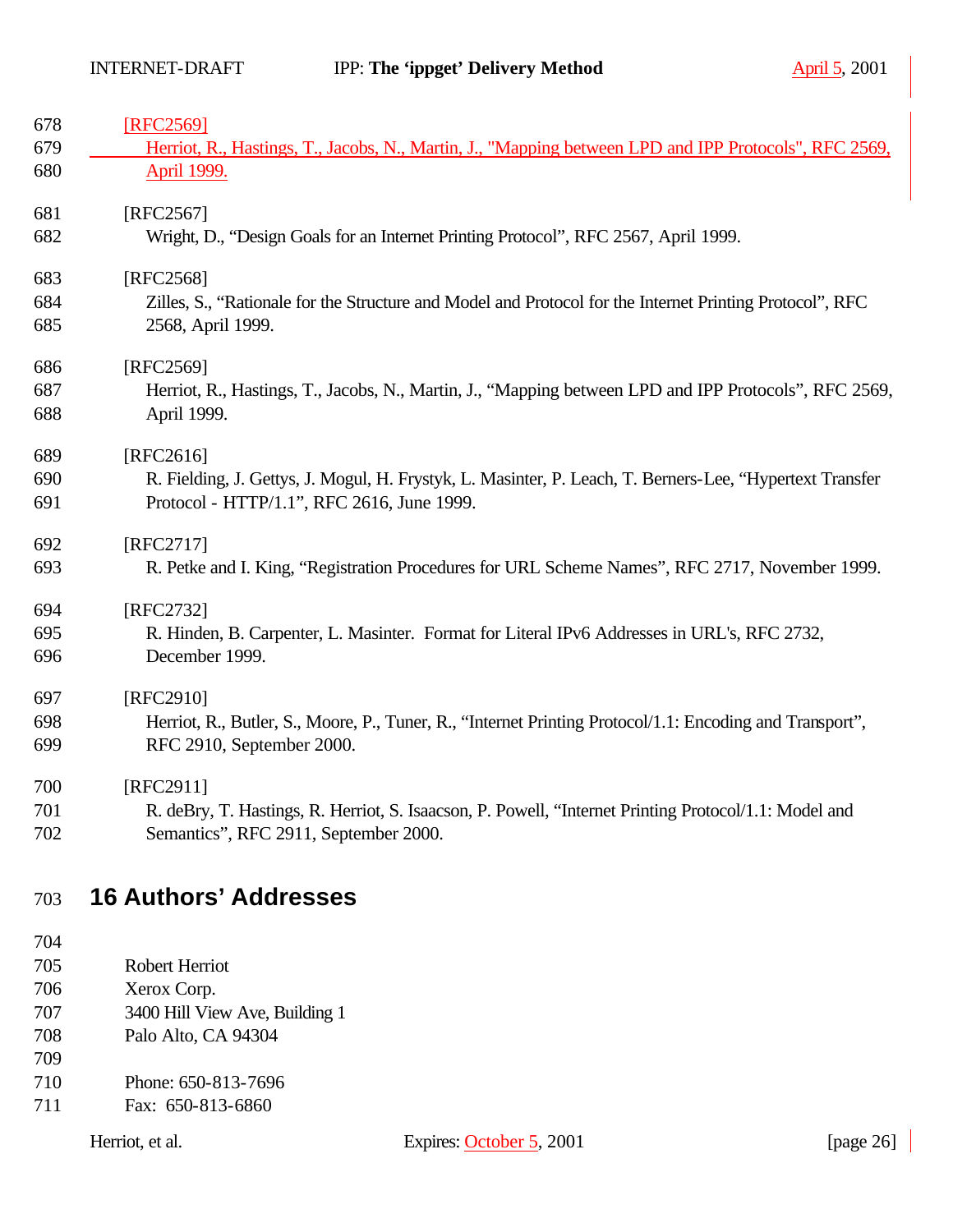| 712        | e-mail: robert.herriot@pahv.xerox.com |
|------------|---------------------------------------|
| 713        |                                       |
| 714        | Carl Kugler                           |
| 715        | <b>IBM</b>                            |
| 716        | P.O. Box 1900                         |
| 717        | Boulder, CO 80301-9191                |
| 718        |                                       |
| 719        | Phone:                                |
| 720        | Fax:                                  |
| 721        | e-mail: kugler@us.ibm.com             |
| 722        |                                       |
| 723        | Harry Lewis                           |
| 724        | <b>IBM</b>                            |
| 725        | P.O. Box 1900                         |
| 726        | Boulder, CO 80301-9191                |
| 727        |                                       |
| 728        | Phone: 303-924-5337                   |
| 729        | FAX:                                  |
| 730        | e-mail: harryl@us.ibm.com             |
| 731        |                                       |
| $\sqrt{2}$ | 7 Decerintion of Race IDD decuments   |

## **17 Description of Base IPP documents**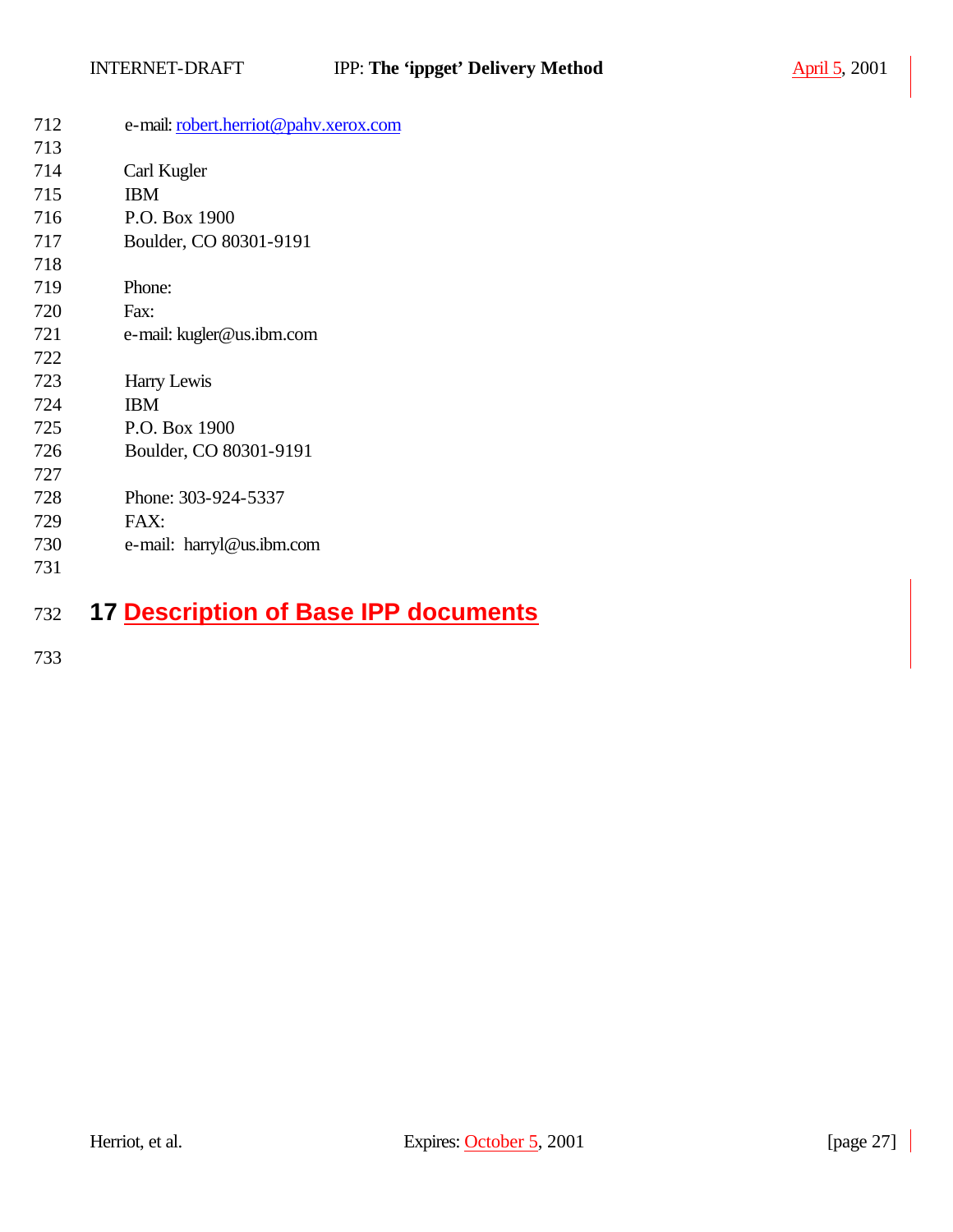733 The baseine set of IPP documents includes: Design Goals for an Internet Printing Protocol [RFC2567] Rationale for the Structure and Model and Protocol for the Internet Printing Protocol [RFC2568] Internet Printing Protocol/1.1: Model and Semantics [RFC2911] Internet Printing Protocol/1.1: Encoding and Transport [RFC2910] Internet Printing Protocol/1.1: Implementer's Guide [ipp-iig] Mapping between LPD and IPP Protocols [RFC2569] 740 Internet Printing Protocol 1.0 & 1.1 (IPP): IPP Event Notification Specification [ipp-ntfy] The "Design Goals for an Internet Printing Protocol" document takes a broad look at distributed printing functionality, and it enumerates real-life scenarios that help to clarify the features that need to be included in a printing protocol for the Internet. It identifies requirements for three types of users: end users, operators, and administrators. It calls out a subset of end user requirements that are satisfied in IPP/1.0. A few OPTIONAL operator operations have been added to IPP/1.1. The "Rationale for the Structure and Model and Protocol for the Internet Printing Protocol" document describes IPP from a high level view, defines a roadmap for the various documents that form the suite of IPP specification documents, and gives background and rationale for the IETF working group's major decisions. The "Internet Printing Protocol/1.1: Model and Semantics" document describes a simplified model with abstract objects, their attributes, and their operations that are independent of encoding and transport. It introduces a Printer and a Job object. The Job object optionally supports multiple documents per Job. It also addresses security, internationalization, and directory issues. The "Internet Printing Protocol/1.1: Encoding and Transport" document is a formal mapping of the abstract operations and attributes defined in the model document onto HTTP/1.1 [RFC2616]. It defines the encoding rules for a new Internet MIME media type called "application/ipp". This document also defines the rules for 757 transporting over HTTP a message body whose Content-Type is "application/ipp". This document defines a 758 new the 'ippget' scheme-named 'ippget' for identifying IPP printers and jobs. The "Internet Printing Protocol/1.1: Implementer's Guide" document gives insight and advice to implementers of IPP clients and IPP objects. It is intended to help them understand IPP/1.1 and some of the considerations that may assist them in the design of their client and/or IPP object implementations. For example, a typical order of processing requests is given, including error checking. Motivation for some of the specification decisions is also included. The "Mapping between LPD and IPP Protocols" document gives some advice to implementers of gateways between IPP and LPD (Line Printer Daemon) implementations. 766 The "IPP Event Notification Specification" document describes defines an extension to the IPP/1.0 767 [RFC2566, RFC2565], and IPP/1.1 [RFC2911, RFC2910], and future versions. This extension allows a client to subscribe to printing related Events and defines the semantics for delivering asynchronous *Event Notifications* to the specified *Notification Recipient* via a specified *Delivery Method* (i.e., protocols) defined in (separate) Delivery Method documents. Subscriptions are modeled as *Subscription Objects*. The Subscription Object specifies that when one of the specified *Event* occurs, the Printer sends an asynchronous